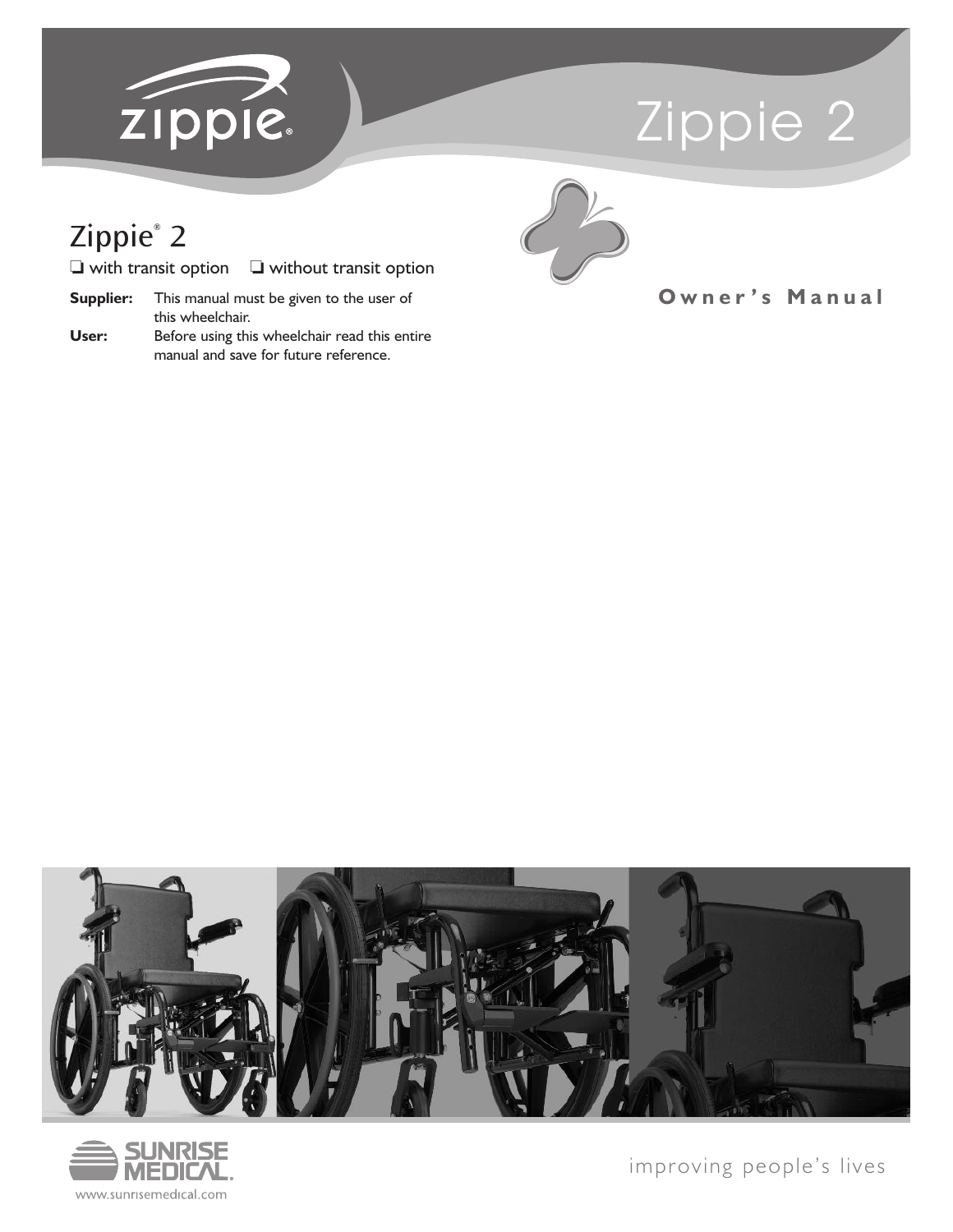#### **SUNRISE LISTENS**

Thank you for choosing a Quickie wheelchair. We want to hear your questions or comments about this manual, the safety and reliability of your chair, and the service you receive from your Sunrise supplier. Please feel free to write or call us at the address and telephone number below:

> **Sunrise Medical Customer Service Department 7477 East Dry Creek Parkway Longmont, Colorado 80503 (303) 218-4500 or (800) 333-4000**

Be sure to return your warranty card, and let us know if you change your address. This will allow us to keep you up to date with information about safety, new products and options to increase your use and enjoyment of this wheelchair. If you lose your warranty card, call or write and we will gladly send you a new one.

#### **FOR ANSWERS TO YOUR QUESTIONS**

Your authorized supplier knows your wheelchair best, and can answer most of your questions about chair safety, use and maintenance. For future reference, fill in the following: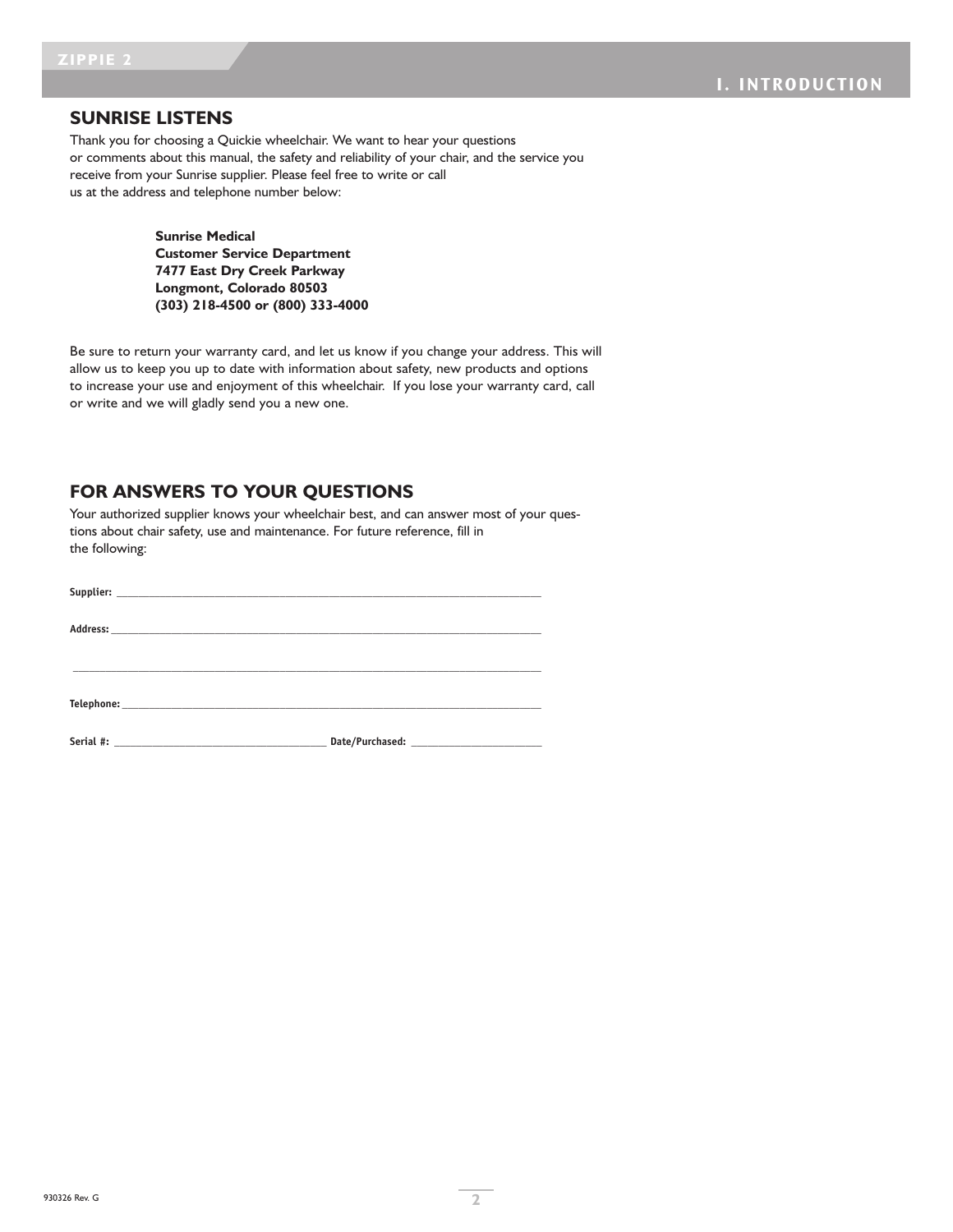| Ι.    |                                            | 2  |  |  |  |  |  |
|-------|--------------------------------------------|----|--|--|--|--|--|
| Τ.    |                                            | 3  |  |  |  |  |  |
| 11 I. | YOUR CHAIR AND ITS PARTS                   | 4  |  |  |  |  |  |
| IV.   | 5                                          |    |  |  |  |  |  |
|       | A. Choose the right chair & Safety Options | 5  |  |  |  |  |  |
|       |                                            |    |  |  |  |  |  |
|       |                                            | 5  |  |  |  |  |  |
|       |                                            | 5  |  |  |  |  |  |
|       |                                            | 5  |  |  |  |  |  |
|       |                                            | 5  |  |  |  |  |  |
|       |                                            |    |  |  |  |  |  |
|       | D. To Reduce The Risk of an Accident       |    |  |  |  |  |  |
|       |                                            | 5  |  |  |  |  |  |
|       |                                            | 6  |  |  |  |  |  |
|       |                                            | 6  |  |  |  |  |  |
|       |                                            | 6  |  |  |  |  |  |
|       |                                            | 6  |  |  |  |  |  |
|       |                                            | 6  |  |  |  |  |  |
|       |                                            | 6  |  |  |  |  |  |
| VI.   | WARNINGS: FALLS & TIP-OVERS                | 7  |  |  |  |  |  |
|       |                                            | 7  |  |  |  |  |  |
|       |                                            | 7  |  |  |  |  |  |
|       |                                            | 7  |  |  |  |  |  |
|       |                                            | 7  |  |  |  |  |  |
|       |                                            |    |  |  |  |  |  |
|       |                                            |    |  |  |  |  |  |
|       |                                            |    |  |  |  |  |  |
|       |                                            |    |  |  |  |  |  |
|       |                                            | 8  |  |  |  |  |  |
|       |                                            | 9  |  |  |  |  |  |
|       |                                            | 9  |  |  |  |  |  |
| VII.  |                                            | 9  |  |  |  |  |  |
|       |                                            | 9  |  |  |  |  |  |
|       |                                            | 9  |  |  |  |  |  |
|       | C.Descending A Curb or Single Step         | 9  |  |  |  |  |  |
|       | D.Climbing A Curb or Single Step           | 9  |  |  |  |  |  |
|       |                                            | 10 |  |  |  |  |  |
|       |                                            | 10 |  |  |  |  |  |
|       |                                            | 10 |  |  |  |  |  |
| VIII. | <b>WARNINGS: COMPONENTS &amp; OPTIONS </b> | 10 |  |  |  |  |  |
|       |                                            | 10 |  |  |  |  |  |
|       |                                            | 10 |  |  |  |  |  |
|       |                                            | 10 |  |  |  |  |  |
|       |                                            | П  |  |  |  |  |  |
|       |                                            |    |  |  |  |  |  |

# **II. TABLE OF CONTENTS**

|     |                                                    | П  |
|-----|----------------------------------------------------|----|
|     |                                                    | П  |
|     |                                                    | П  |
|     |                                                    | Н  |
|     |                                                    | П  |
|     |                                                    | П  |
|     |                                                    | П  |
|     |                                                    | 12 |
|     |                                                    | 12 |
|     |                                                    | 12 |
|     |                                                    | 12 |
|     | IX. SET-UP AND ADJUSTMENTS                         | 13 |
|     |                                                    | 13 |
|     | B. Swing-in/Swing-Out Hangers and Footrests        | 13 |
|     | C. Swing-Away Hangers (60°, 70°, or 90°)           | 13 |
|     |                                                    | 13 |
|     | E. Elevating and 90° Elevating Legrests (Optional) | 14 |
|     | F. Kids & Adult Angle Adjustable Footplate         | 14 |
|     |                                                    | 4  |
|     |                                                    | 14 |
|     |                                                    | 15 |
|     |                                                    | 15 |
|     | K. Adjustable Locking Flip-up Armrest (Optional)   | 15 |
|     | L. Height-Adjustable Armrest (Optional)            | 15 |
|     |                                                    | 16 |
|     |                                                    | 16 |
|     |                                                    | 16 |
|     |                                                    | 17 |
|     |                                                    | 17 |
|     | R. Anti-Tip Tubes - Rear and Front                 | 17 |
|     |                                                    | 18 |
|     |                                                    | 19 |
|     |                                                    | 19 |
|     |                                                    | 19 |
|     |                                                    | 19 |
|     |                                                    | 20 |
| XI. |                                                    | 21 |
|     |                                                    | 21 |
|     |                                                    | 21 |
|     |                                                    | 21 |
|     |                                                    | 21 |
|     |                                                    | 21 |
|     | XII. SUNRISE LIMITED WARRANTY                      | 22 |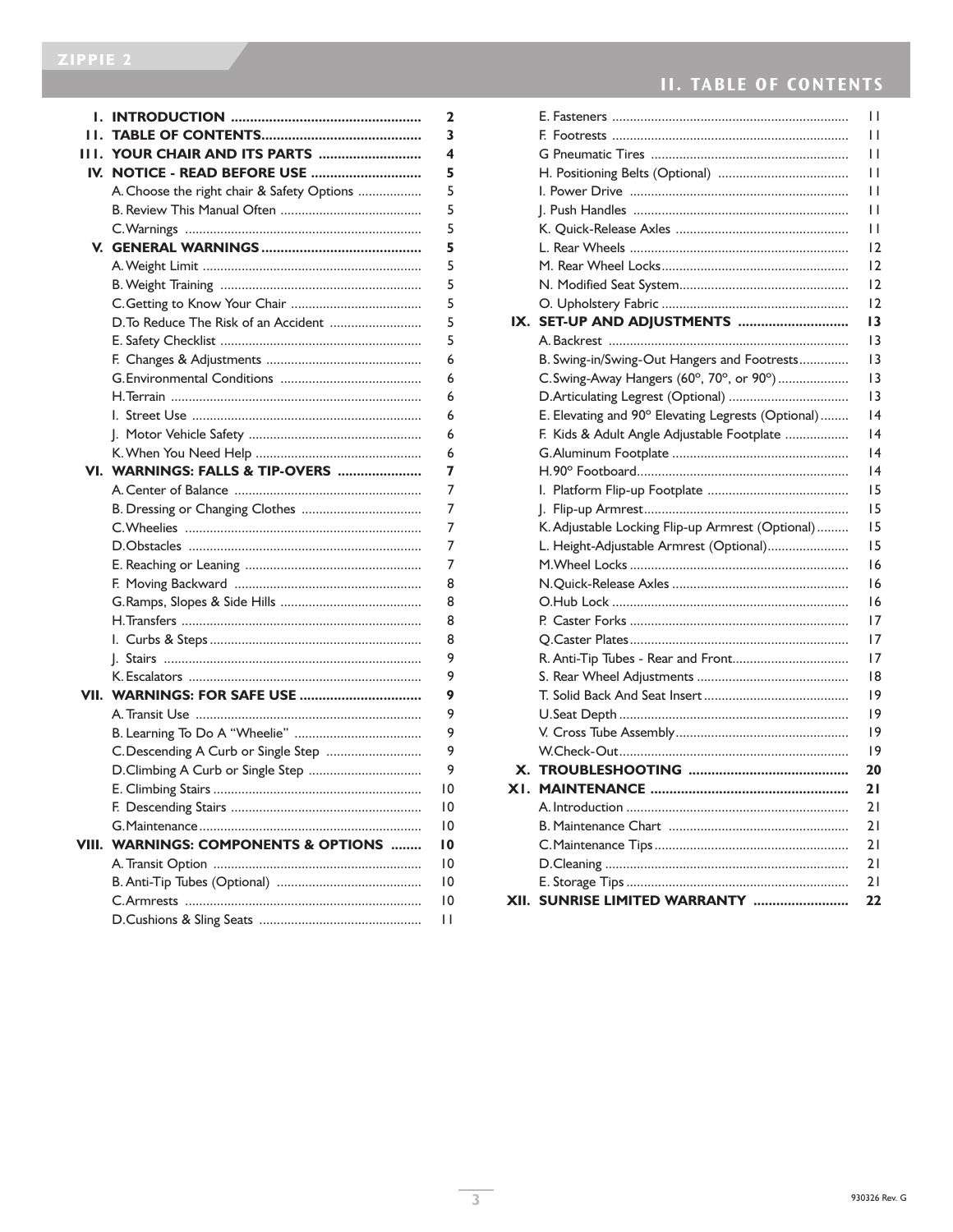

### **III. YOUR CHAIR AND ITS PARTS**

- 1. Solid back<br>2. Flip-up arr
- Flip-up armrest
- 3. Solid seat<br>4. Swing-awa
- 4. Swing-away footrest<br>5. Footplate
- 5. Footplate<br>6. Caster tire
- 6. Caster tire<br>7. Folding cro
- 7. Folding cross-brace<br>8. Caster fork
- 8. Caster fork<br>9. Push handle
- 9. Push handles/folding backrest<br>10. Solid back hook clamps
- 10. Solid back hook clamps<br>11. Backrest pivot plate
- 11. Backrest pivot plate<br>12. Rear wheel
- 12. Rear wheel<br>13. Handrim
- 13. Handrim<br>14. Quick-rel
- Quick-release axle
- 15. Axle plate<br>16. Wheel lock
- 16. Wheel lock<br>17. Rear secure
- 17. Rear securement point (optional)<br>18A Front securement point in forwar
- Front securement point in forward position (optional)
- 18B Front securement point in trailing position (optional)

### **ZIPPIE 2**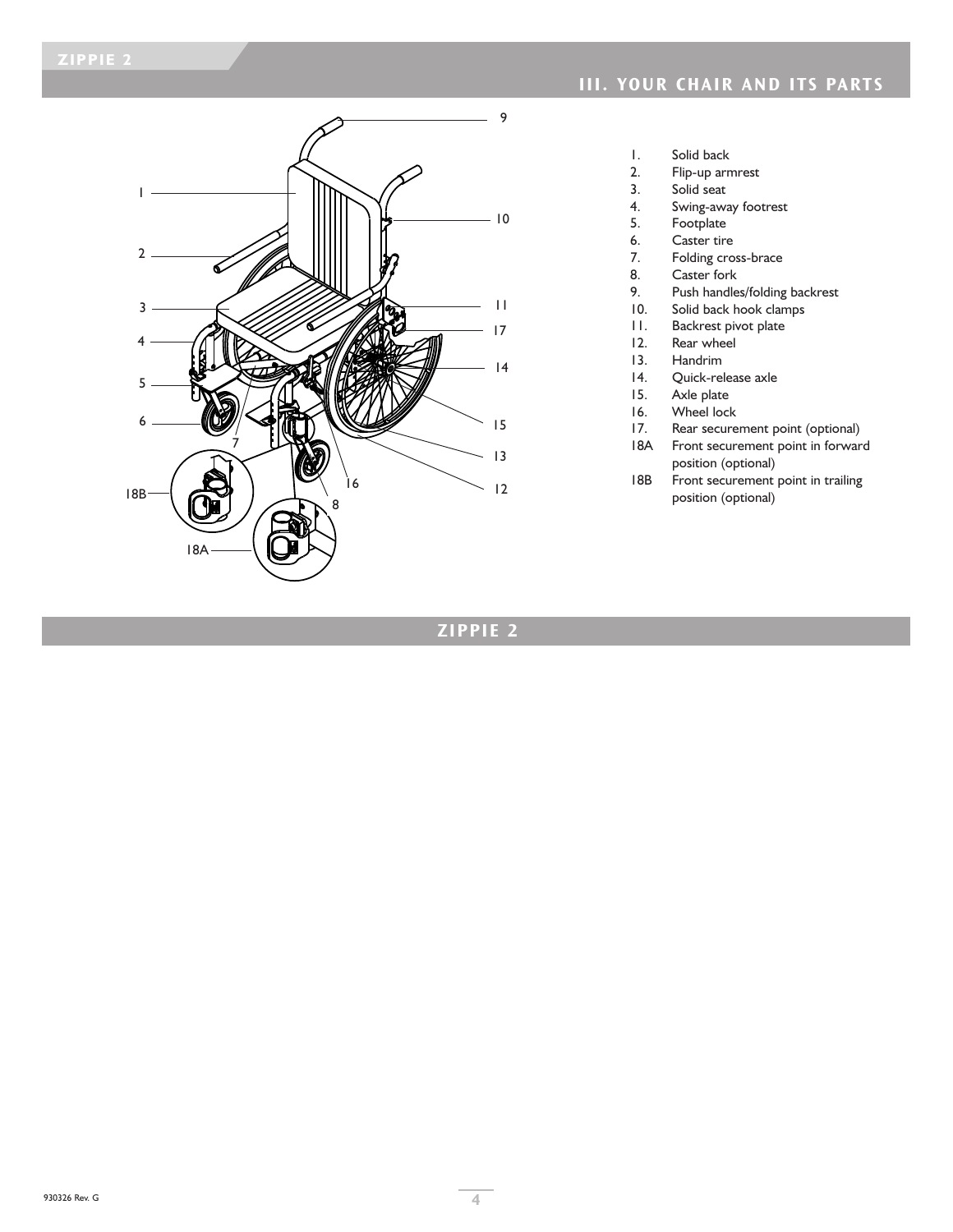### **A. CHOOSE THE RIGHT CHAIR & SAFETY OPTIONS**

Sunrise provides a choice of many wheelchair styles to meet the needs of the wheelchair rider. However, final selection of the type of wheelchair, options and adjustments rests solely with you and your health care advisor. Choosing the best chair and set-up for your safety depends on such things as:

- 1. Your disability, strength, balance and coordination.
- 2. The types of hazards you must overcome in daily use (where you live and work, and other places you are likely to use your chair).
- 3. The need for options for your safety and comfort (such as anti-tip tubes, positioning belts, or special seating systems).

#### **B. REVIEW THIS MANUAL OFTEN**

Before using this chair you, and each person who may assist you, should read this entire manual and make sure to follow all instructions. Review the warnings often, until they are second nature to you.

#### **C.WARNINGS**

The word "**WARNING**" refers to a hazard or unsafe practice that may cause severe injury or death to you or to other persons. The "Warnings" are in four main sections, as follows:

#### **1. V — GENERAL WARNINGS**

Here you will find a safety checklist and a summary of risks you need to be aware of before you ride this chair.

#### **2. VI — WARNINGS — FALLS & TIP-OVERS**

Here you will learn how to avoid a fall or tip-over while you perform daily activities in your chair.

#### **3. VII — WARNINGS — FOR SAFE USE**

Here you will learn about practices for the safe use of your chair

#### **4. VIII — WARNINGS — COMPONENTS & OPTIONS**

Here you will learn about the components of your chair and options you can select for safety. Consult your authorized supplier and your health care advisor to help you choose the best set-up and options for safe use.

#### **V. GENERAL WARNINGS**

#### **D.TO REDUCE THE RISK OF AN ACCIDENT**

#### **A** WARNING

- 1. BEFORE riding, you should be trained in the safe use of this chair by your health care advisor.
- 2. Practice bending, reaching and transfers until you know the limit of your ability. Have someone help you until you know what can cause a fall or tip-over and how to avoid doing so.
- 3. Be aware that you must develop your own methods for safe use best suited to your level of function and ability.
- 4. NEVER try a new maneuver on your own until you are sure you can do it safely.
- 5. Get to know the areas where you plan to use your chair. Look for hazards and learn how to avoid them.
- 6. Use anti-tip tubes unless you are a skilled rider of this chair and are sure you are not at risk to tip over.

*If you fail to heed these warnings damage to your chair, a fall, tip-over or loss of control may occur and cause severe injury to the rider or others.*

### **E. SAFETY CHECKLIST**

### **A** WARNING

Before Each Use Of Your Chair:

- 1. Make sure the chair rolls easily and that all parts work smoothly. Check for noise, vibration, or a change in ease of use. (They may indicate low tire pressure, loose fasteners, or damage to your chair).
- 2. Repair any problem. Your authorized supplier can help you find and correct the problem.
- 3. Check to see that both quick-release rear axles are locked. When locked, the axle button will "pop out" fully. If not locked, the wheel may come off and cause you to fall.

### **A.WEIGHT LIMIT**

### **WARNING**

**NEVER exceed the weight limit of 165 pounds (75 kilograms), for combined weight of rider and items carried. If you do exceed the limit, damage to your chair, a fall, tip-over or loss of control may occur and cause severe injury to the rider or others.**

#### **B. WEIGHT TRAINING**

#### **WARNING**

**NEVER use this chair for weight training if total weight (rider plus equipment) exceeds 165 pounds. If you do exceed the limit, damage to your chair, a fall, tip-over or loss of control may occur and cause severe injury to the rider or others.**

# **C. GETTING TO KNOW YOUR CHAIR**

#### **A** WARNING

**Every wheelchair is different. Take the time to learn the feel of this chair before you begin riding. Start slowly, with easy, smooth strokes. If you are used to a different chair, you may use too much force and tip over. If you use too much force, damage to your chair, a fall, tipover or loss of control may occur and cause severe injury to the rider or others.**

*NOTE– Where they apply, you will also find "Warnings" in other sections of this manual. Heed all warnings in this section. If you fail to do so a fall, tip-over or loss of control may occur and cause severe injury to the rider or others.*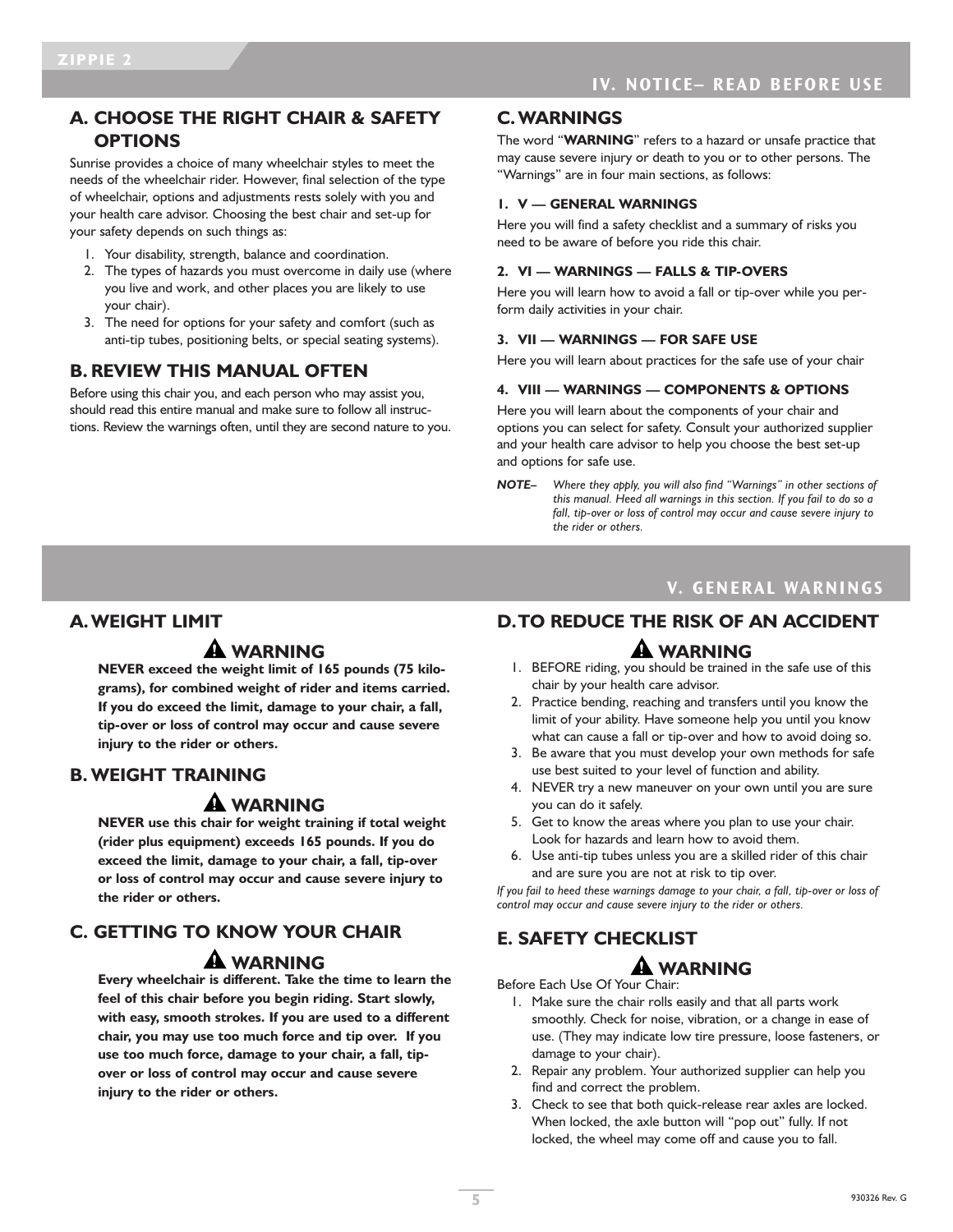4. If your chair has anti-tip tubes, lock them in place.

*NOTE– See "Anti-Tip Tubes" (Section VIII) for times you should not use them.*

*If you fail to heed these warnings damage to your chair, a fall, tip-over or loss of control may occur and cause severe injury to the rider or others.*

# **F. CHANGES & ADJUSTMENTS**

#### **A** WARNING

- 1. If you modify or adjust this chair, it may increase the risk of a tip-over UNLESS you make other changes as well.
- 2. Consult your authorized supplier BEFORE you modify or adjust your chair.
- 3. We recommend that you use anti-tip tubes until you adapt to the change, and are sure you are not at risk to tip over.
- 4. Unauthorized modifications or use of parts not supplied or approved by Sunrise may change the chair structure. This will void the warranty and may cause a safety hazard.

*If you fail to heed these warnings damage to your chair, a fall, tip-over or loss of control may occur and cause severe injury to the rider or others.*

# **G.ENVIRONMENTAL CONDITIONS**

### **A** WARNING

- 1. Use extra care if you must ride your chair on a wet or slick surface. If you are in doubt, ask for help.
- 2. Contact with water or excess moisture may cause your chair to rust or

corrode. This could cause your chair to fail.

- a. Do not use your chair in a shower, pool or other body of water. The chair tubing and parts are not water-tight and may rust or corrode from the inside.
- b. Avoid excess moisture (for example, do not leave your chair in a damp bathroom while taking a shower).
- c. Dry your chair as soon as you can if it gets wet, or if you use water to clean it.

*If you fail to heed these warnings damage to your chair, a fall, tip-over or loss of control may occur and cause severe injury to the rider or others.*

#### **H.TERRAIN**

### **A** WARNING

- 1. Your chair is designed for use on firm, even surfaces such as concrete, asphalt and indoor floors and carpeting.
- 2. Do not operate your chair in sand, loose soil or over rough terrain. This may damage wheels or axles, or loosen fasteners of your chair.

*If you fail to heed these warnings damage to your chair, a fall, tip-over or loss of control may occur and cause severe injury to the rider or others.*

#### **I. STREET USE**

### **WARNING**

In most states, wheelchairs are not legal for use on public roads. Be alert to the danger of motor vehicles on roads or in parking lots.

- 1. At night, or when lighting is poor, use reflective tape on your chair and clothing.
- 2. Due to your low position, it may be hard for drivers to see you. Make eye contact with drivers before you go forward. When in doubt, yield until you are sure it is safe.

*If you fail to heed these warnings damage to your chair, a fall, tip-over or loss of control may occur and cause severe injury to the rider or others.*

### **J. MOTOR VEHICLE SAFETY**

As indicated on the front cover of this user manual, identify whether your chair has been manufactured with the Transit Option installed.

# **A** WARNING

#### **If your chair is not equipped with the Transit Option:**

Zippie wheelchairs do not meet federal standards for motor vehicle seating.

- 1. NEVER let anyone sit in this chair while in a moving vehicle.
	- a. ALWAYS move the rider to an approved vehicle seat.
	- b. ALWAYS secure the rider with proper motor vehicle restraints.
- 2. In an accident or sudden stop the rider may be thrown from the chair. Wheelchair seat belts will not prevent this, and further injury may result from the belts or straps.
- 3. NEVER transport this chair in the front seat of a vehicle. It may shift and interfere with the driver.
- 4. ALWAYS secure this chair so that it cannot roll or shift.
- 5. Do not use any chair that has been involved in a motor vehicle accident.

*If you fail to heed these warnings damage to your chair, a fall, tip-over or loss of control may occur and cause severe injury to the rider or others.*

#### **If your chair is equipped with the Transit Option:**

See section VIII Warnings: Components and Options, Part A: Transit Option.

### **K.WHEN YOU NEED HELP**

### **WARNING**

#### **For The Rider:**

Make sure that each person who helps you reads and follows all warnings and instructions that apply.

#### **For Attendants:**

- 1. Work with the rider's doctor, nurse or therapist to learn safe methods best suited to your abilities and those of the rider.
- 2. Tell the rider what you plan to do, and explain what you expect the rider to do. This will put the rider at ease and reduce the risk of an accident.
- 3. Make sure the chair has push handles. They provide secure points for you to hold the rear of the chair to prevent a fall or tip-over. Check to make sure push handle grips will not rotate or slip off.
- 4. To prevent injury to your back, use good posture and proper body mechanics. When you lift or support the rider or tilt the chair, bend your knees slightly and keep your back as upright and straight as you can.
- 5. Remind the rider to lean back when you tilt the chair backward.
- 6. When you descend a curb or single step, slowly lower the chair in one easy movement. Do not let the chair drop the last few inches to the ground. This may damage the chair or injure the rider.
- 7. To avoid tipping, unlock and rotate anti-tip tubes up, out of the way. ALWAYS lock the rear wheels and lock anti-tip tubes in place if you must leave the rider alone, even for a moment. This will reduce the risk of a tip over or loss of control of the chair.

*If you fail to heed these warnings damage to your chair, a fall, tip-over or loss of control may occur and cause severe injury to the rider or others.*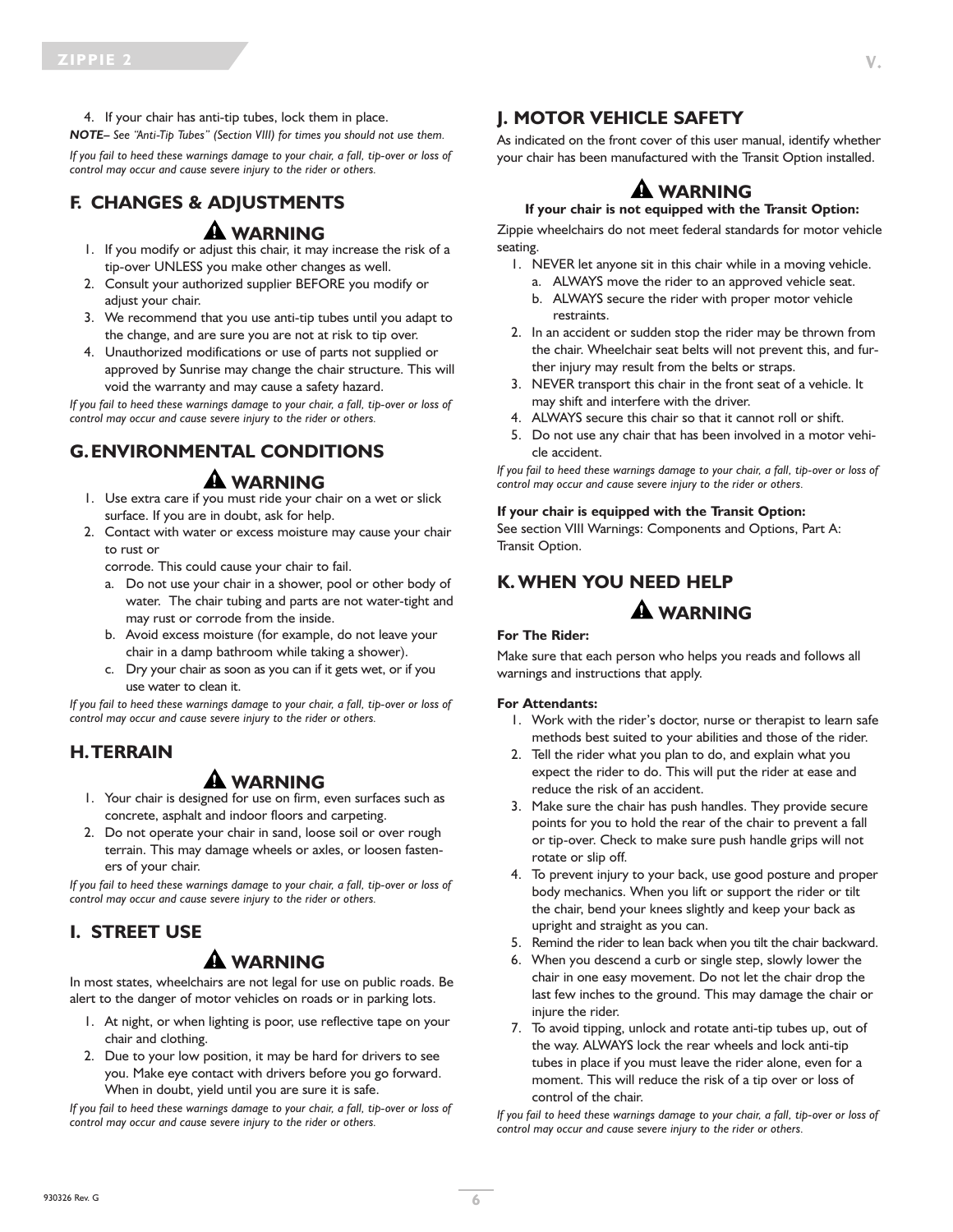### **A.CENTER OF BALANCE**

#### **WARNING**

**The point where this chair will tip forward, back, or to the side depends on its center of balance and stability. How your chair is set up, the options you select and the changes you make may affect the risk of a fall or tip-over.**

- 1. The Most Important Adjustments Are:
	- a. The position of the rear wheels. The more you move the rear wheels forward, the more likely your chair will tip over backward.
- 2. The Center Of Balance Is Also Affected By:
	- a. A change in the set-up of your chair, including:
	- The distance between the rear wheels.
	- The amount of rear wheel camber.
	- The seat height and seat angle.
	- Backrest angle.
	- b. A change in your body position, posture or weight distribution.
	- c. Riding your chair on a ramp or slope.
	- d. The use of a back pack or other options, and the amount of added weight.
- 3. To Reduce The Risk Of An Accident:
	- a. Consult your doctor, nurse or therapist to find out what axle and caster position is best for you.
	- b. Consult your authorized supplier BEFORE you modify or adjust this chair. Be aware that you may need to make other changes to correct the center of balance.
	- c. Have someone help you until you know the balance
	- points of your chair and how to avoid a tip-over.
	- d. Use anti-tip tubes.

*If you fail to heed these warnings damage to your chair, a fall, tip-over or loss of control may occur and cause severe injury to the rider or others.*

# **B. DRESSING OR CHANGING CLOTHES**

# **WARNING**

**Your weight may shift if you dress or change clothes while seated in this chair.**

To reduce the risk of a fall or tip-over:

- 1. Rotate the front casters until they are as far forward as possible. This makes the chair more stable.
- 2. Lock anti-tip tubes in place. (If your chair does not have antitip tubes, back it up against a wall and lock both rear wheels).

*If you fail to heed these warnings damage to your chair, a fall, tip-over or loss of control may occur and cause severe injury to the rider or others.*

### **C.WHEELIES**

# **WARNING**

Doing a "wheelie" means: balancing on the rear wheels of your chair, while the front casters are in the air. It is dangerous to do a "wheelie" as a fall or tip-over may occur. However, if you do it safely, a "wheelie" can help you overcome curbs and obstacles.

- 1. Consult your doctor, nurse or therapist to find out if you are a good candidate to learn to do a "wheelie."
- 2. Do not attempt a "wheelie" UNLESS you are a skilled rider of this chair, or you have help.

*NOTE– See Section VII-B for steps to learn to do a "wheelie."*

*If you fail to heed these warnings damage to your chair, a fall, tip-over or loss of control may occur and cause severe injury to the rider or others.*

#### **D.OBSTACLES**

### **WARNING**

**Obstacles and road hazards (such as potholes and broken pavement) can damage your chair and may cause a fall, tip-over or loss of control.**

To avoid these risks:

- 1. Keep a lookout for danger scan the area well ahead of your chair as you ride.
- 2. Make sure the floor areas where you live and work are level and free of obstacles.
- 3. Remove or cover threshold strips between rooms.
- 4. Install a ramp at entry or exit doors. Make sure there is not a drop off at the bottom of the ramp.
- 5. To Help Correct Your Center Of Balance:
	- a. Lean your upper body FORWARD slightly as you go UP over an obstacle.
	- b. Press your upper body BACKWARD as you go DOWN from a higher to a lower level.
- 6. If your chair has anti-tip tubes, lock them in place before you go UP over an obstacle.
- 7. Keep both of your hands on the handrims as you go over an obstacle.
- 8. Never push or pull on an object (such as furniture or a doorjamb) to propel your chair.

*If you fail to heed these warnings damage to your chair, a fall, tip-over or loss of control may occur and cause severe injury to the rider or others.*

# **E. REACHING OR LEANING**

# **WARNING**

**If you reach or lean it will affect the center of balance of your chair. This may cause you to fall or tip over. When in doubt, ask for help or use a device to extend your reach.**

- 1. NEVER reach or lean if you must shift your weight sideways or rise up off the seat.
- 2. NEVER reach or lean if you must move forward in your seat to do so. Always keep your buttocks in contact with the backrest.
- 3. NEVER reach with both hands (you may not be able to catch yourself to prevent a fall if the chair tips).
- 4. NEVER reach or lean to the rear unless your chair has antitip tubes locked in place.
- 5. DO NOT reach or lean over the top of the seat back. This may damage one or both backrest tubes and cause you to fall.
- 6. If You Must Reach Or Lean:
	- a. Do not lock the rear wheels. This creates a tip point and makes a fall or tip-over more likely.
	- b. Do not put pressure on the footrests.
- *NOTE– Leaning forward puts pressure on the footrests and may cause the chair to tip if you lean too far.*
	- c. Move your chair as close as you can to the object you wish to reach.
	- d. Do not try to pick up an object from the floor by reaching down between your knees. You are less likely to tip if you reach to the side of your chair.
	- e. Rotate the front casters until they are as far forward as possible. This makes the chair more stable.
- *NOTE– To do this: Move your chair past the object you want to reach, then back up alongside it. Backing up will rotate the casters forward.*
	- f. Firmly grasp a rear wheel or an armrest with one hand.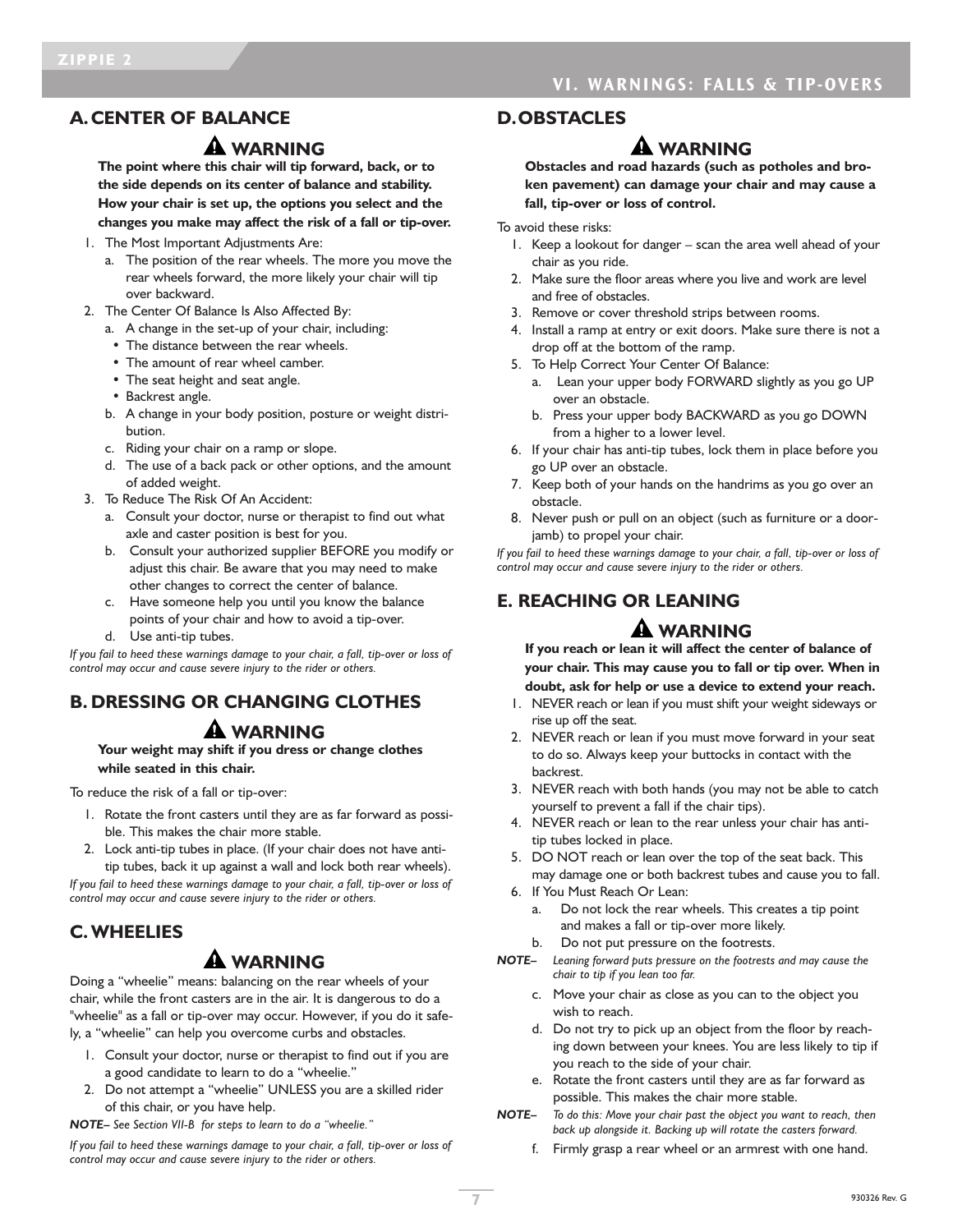This will help to prevent a fall if the chair tips. *If you fail to heed these warnings damage to your chair, a fall, tip-over or loss of control may occur and cause severe injury to the rider or others.*

### **F. MOVING BACKWARD**

#### **A** WARNING

**Use extra care when you move your chair backward. Your chair is most stable when you propel yourself forward. You may lose control or tip over if one of the rear wheels hits an object and stops rolling.**

- 1. Propel your chair slowly and smoothly.
- 2. If your chair has anti-tip tubes, make sure to lock them in place.
- 3. Stop often and check to be sure your path is clear.

*If you fail to heed these warnings damage to your chair, a fall, tip-over or loss of control may occur and cause severe injury to the rider or others.*

# **G. RAMPS, SLOPES & SIDE HILLS**

### **WARNING**

**Riding on a slope, which includes a ramp or side hill, will change the center of balance of your chair. Your chair is less stable when it is at an angle. Anti-tip tubes may not prevent a fall or tip-over.**

- 1. Do not use your chair on a slope steeper than 10%. (A 10% slope means: one foot in elevation for every ten feet of slope length.)
- 2. Always go as straight up and as straight down as you can. (Do not "cut the corner" on a slope or ramp.)
- 3. Do not turn or change direction on a slope.
- 4. Always stay in the CENTER of the ramp. Make sure ramp is wide enough that you are not at risk that a wheel may fall over the edge.
- 5. Do not stop on a steep slope. If you stop, you may lose control of your chair.
- 6. NEVER use rear wheel locks to try to slow or stop your chair. This is likely to cause your chair to veer out of control.
- 7. Beware Of:
	- a. Wet or slippery surfaces.
	- b. A change in grade on a slope (or a lip, bump or depression). These may cause a fall or tip-over.
	- c. A drop-off at the bottom of a slope. A drop-off of as small as 3/4 inch can stop a front caster and cause the chair to tip forward.
- 8. To Reduce The Risk Of A Fall Or Tip-Over:
	- a. Lean or press your body UPHILL. This will help adjust for the change in the center of balance caused by the slope or side hill.
	- b. Keep pressure on the handrims to control your speed on a down slope. If you go too fast you may lose control. c. Ask for help any time you are in doubt.
- 9. Ramps At Home & Work For your safety, ramps at home and work must meet all legal requirements for your area. We recommend:
	- a. Width. At least four feet wide.
	- b. Guardrails. To reduce the risk of a fall, sides of ramp must have guardrails (or raised borders at least three inches high).
	- c. Slope. Not more than a 10% grade.
	- d. Surface. Flat and even, with a thin carpet or other non-skid material. (Make sure there is no lip, bump or depression.)
- e. Bracing. Ramp must be STURDY. You may need bracing so ramp does not "bow" when you ride on it.
- f. Avoid A Drop Off. You may need a section at the top or bottom to smooth out the transition.

*If you fail to heed these warnings damage to your chair, a fall, tip-over or loss of control may occur and cause severe injury to the rider or others.*

#### **H.TRANSFER**

#### **WARNING**

**It is dangerous to transfer on your own. It requires good balance and agility. Be aware that there is a point during every transfer when the wheelchair seat is not below you. To Avoid A Fall:**

- 1. Work with your health care advisor to learn safe methods. a. Learn how to position your body and how to support yourself during a transfer.
	- b. Have someone help you until you know how to do a safe transfer on your own.
- 2. Lock the rear wheels before you transfer. This keeps the rear wheels from rolling. **NOTE–** This will NOT keep your chair from sliding away from you or tipping.
- 3. Make sure to keep pneumatic tires properly inflated. Low tire pressure may allow the rear wheel locks to slip.
- 4. Move your chair as close as you can to the seat you are transferring to. If possible, use a transfer board.
- 5. Rotate the front casters until they are as far forward as possible.
	- 6. If you can, remove or swing footrests out of the way.
		- a. Make sure your feet do not catch in the space between the footrests.
		- b. Avoid putting weight on the footrests as this may cause the chair to tip.
	- 7. Make sure armrests are out of the way and do not interfere.
	- 8. Transfer as far back onto the seat surface as you can. This will reduce the risk that the chair will tip or move away from you.
	- 9. Make sure armrests are locked in place prior to transfer to prevent rotation of armrests and loss of control.

*If you fail to heed these warnings damage to your chair, a fall, tip-over or loss of control may occur and cause severe injury to the rider or others.*

### **I. CURBS & STEPS**

### **WARNING**

- 1. Each person who helps you should read and follow the warnings "For Safe Use" (Section VII).
- 2. Do not try to climb or descend a curb or step alone UNLESS you are a skilled rider of this chair and:
	- a. You can safely do a "wheelie", and
	- b. You are sure you have the strength and balance to do so.
- 3. Unlock and rotate anti-tip tubes up, out of the way, so they do not interfere.
- 4. Do not try to climb a high curb or step (more than 4 inches high) UNLESS you have help. Doing so may cause your chair to exceed its balance point and tip over.
- 5. Go straight up and straight down a curb or step. If you climb or descend at an angle, a fall or tip-over is likely.
- 6. Be aware that the impact of dropping down from a curb or step can damage your chair or loosen fasteners.

*If you fail to heed these warnings damage to your chair, a fall, tip-over or loss of control may occur and cause severe injury to the rider or others.*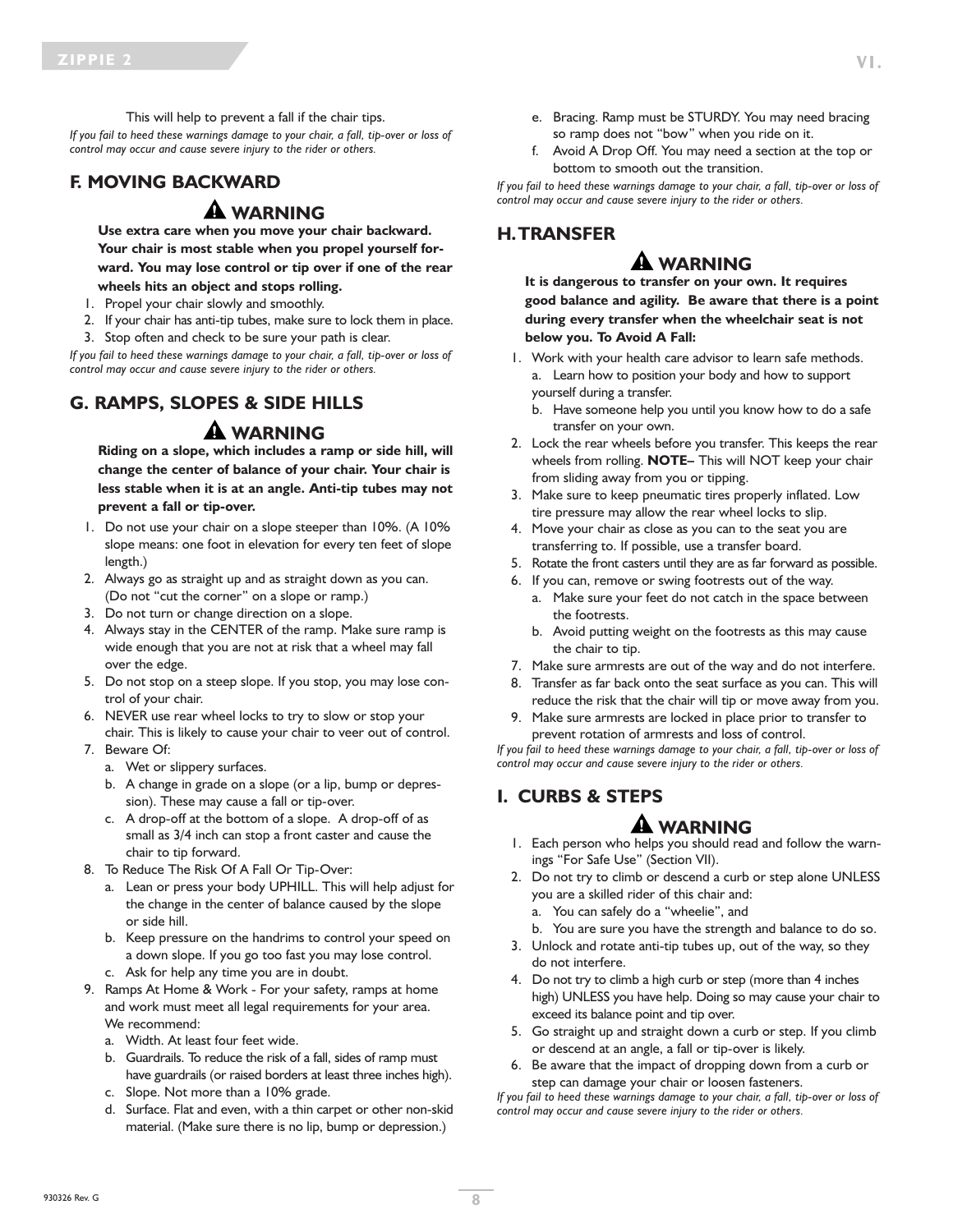### **J. STAIRS**

# **WARNING**

- 1. NEVER use this chair on stairs UNLESS you have someone to help you. Doing so is likely to cause a fall or tip-over.
- 2. Persons who help you should read and follow the warnings "For Attendants", and the "For Safe Use" (Section VII).

*If you fail to heed these warnings damage to your chair, a fall, tip-over or loss of control may occur and cause severe injury to the rider or others.*

### **K. ESCALATORS**

### **WARNING**

#### **NEVER use this chair on an escalator, even with an attendant. If you do, a fall or tip-over is likely.**

*If you fail to heed these warnings damage to your chair, a fall, tip-over or loss of control may occur and cause severe injury to the rider or others.*

# **WARNING**

**Before you assist a rider, be sure to read the warnings "For Attendants" (p. 12) and follow all instructions that apply. Be aware that you will need to learn safe methods best suited to your abilities.**

### **A.TRANSIT USE**

# **A** WARNING

- 1. If possible and feasible, the rider should transfer to the Original Equipment Manufacturer vehicle seat and use the vehicle restraint.
- 2. If the wheelchair is used for transport, it must be used in a forward-facing seating position.
- 3. The rider must not weigh more than 165 lbs.
- 4. Figure 1 shows the
- location of the wheelchair securement points.
- 5. Use only with Wheelchair Tiedown and Occupant Restraint Systems (WTORS) that have been installed in accordance with the manufacturer's instructions and SAE J2249.
- 6. Attach WTORS to securement points in accordance with the manufacturer's instructions and SAE J2249.
- 7. Attach occupant restraints in accordance with the manufacturer's instructions and SAE J2249.
- *NOTE– To obtain a copy of SAE J2249 Wheelchair Tiedown and Occupant Restraint Systems for Use in Motor Vehicles, please contact: SAE International - 400 Commonwealth Drive - Warrendale, PA 15096 - 412.776.4970*

*If you fail to heed these warnings damage to your chair, a fall, tip-over or loss of control may occur and cause severe injury to the rider or others.*

# **B. LEARNING TO DO A "WHEELIE" WARNING**

Follow these steps to help the rider learn to do a "wheelie":

- 1. Read and follow the warnings for "WHEELIES." (See Section VI-C)
- 2. Stand at the rear of the chair. You must be able to move with the chair to prevent a tip-over.

### **VII. WARNINGS: FOR SAFE USE**

- 3. Keep your hands BENEATH the push handles, ready to catch the rider if the chair tips back.
- 4. When you are ready, have the rider place his or her hands on the forward part of the handrims.
- 5. Have the rider make a quick BACKWARD movement of the rear wheels, quickly followed by a hard FORWARD thrust. (This will tilt the chair up on the balance point of the rear wheels.)
- 6. Have the rider make small movements of the handrims to stay in balance.

*If you fail to heed these warnings damage to your chair, a fall, tip-over or loss of control may occur and cause severe injury to the rider or others.*

# **C.DESCENDING A CURB OR SINGLE STEP WARNING**

Follow these steps to help a rider descend a curb or single step going BACKWARD:

- 1. Stay at the rear of the chair.
- 2. Several feet before you reach the edge of the curb or step, turn the chair around and pull it backward.
- 3. While looking over your shoulder, carefully step back until you are off the curb or stair and standing on the lower level.
- 4. Pull the chair toward you until the rear wheels reach the edge of the curb or step. Then allow the rear wheels to slowly roll down onto the lower level.
- 5. When the rear wheels are safely on the lower level, tilt the chair back to its balance point. This will lift the front casters off the curb or step.
- 6. Keep the chair in balance and take small steps backward. Turn the chair around and gently lower front casters to the ground.

*If you fail to heed these warnings damage to your chair, a fall, tip-over or loss of control may occur and cause severe injury to the rider or others.*

# **D.CLIMBING A CURB OR SINGLE STEP WARNING**

Follow these steps to help the rider climb a curb or single step going FORWARD:

- 1. Stay behind the chair.
- 2. Face the curb and tilt the chair up on the rear wheels so that the front casters clear the curb or step.
- 3. Move forward, placing the front casters on the upper level as soon as you are sure they are past the edge.
- 4. Continue forward until the rear wheels contact the face of the curb or step. Lift and roll the rear wheels to the upper level.

*If you fail to heed these warnings damage to your chair, a fall, tip-over or loss of control may occur and cause severe injury to the rider or others.*

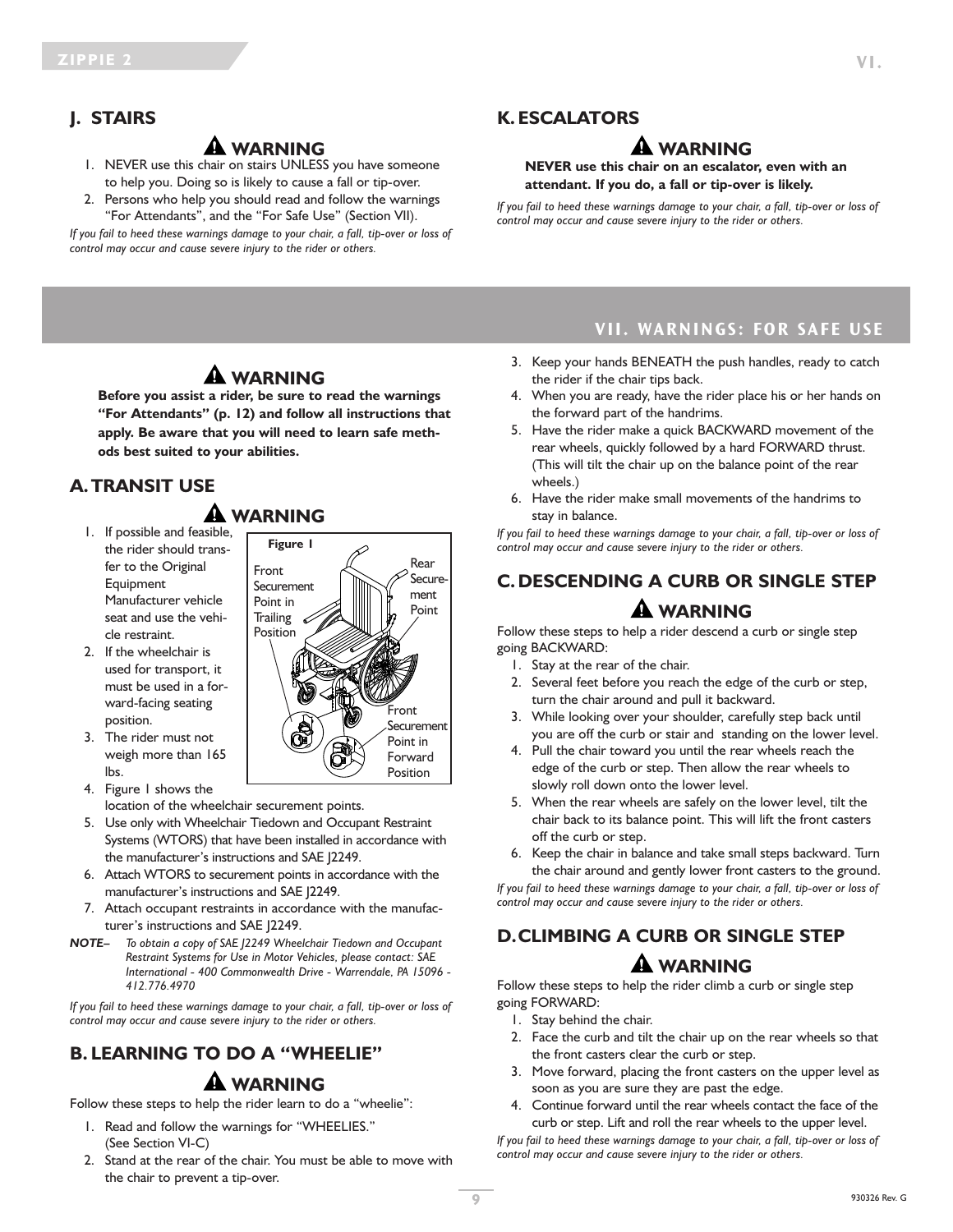### **E. CLIMBING STAIRS**

#### **WARNING**

- 1. Use at least two attendants to move a chair and rider up stairs.
- 2. Move the chair and rider BACKWARD up the stairs.
- 3. The person at the rear is in control. He or she tilts the chair back to its balance point.
- 4. A second attendant at the front firmly grasps a non-detachable part of the front frame and lifts the chair up and over one stair at a time.
- 5. The attendants move to the next stair up. Repeat for each stair, until you reach the landing.

*If you fail to heed these warnings damage to your chair, a fall, tip-over or loss of control may occur and cause severe injury to the rider or others.*

# **F. DESCENDING STAIRS**

#### **A** WARNING

- 1. Use at least two attendants to move a chair and rider down stairs.
- 2. Move the chair and rider FORWARD down the stairs.
- 3. The person at the rear is in control. He or she tilts the chair to the balance point of the rear wheels and rolls it to the edge of the top step.
- 4. A second attendant stands on the third step from the top and grasps the chair frame. He or she lowers the chair one step at a time by letting the rear wheels roll over the stair edge.
- 5. The attendants move to the next stair down. Repeat for each stair, until you reach the landing.

*If you fail to heed these warnings damage to your chair, a fall, tip-over or loss of control may occur and cause severe injury to the rider or others.*

### **G.MAINTENANCE**

### **WARNING**

- 1. Inspect and maintain this chair strictly per maintenance chart.
- 2. If you detect a problem, make sure to service or repair the chair before use.
- 3. At least once a year, have a complete inspection, safety check and service of your chair made by an authorized supplier.

*If you fail to heed these warnings damage to your chair, a fall, tip-over or loss of control may occur and cause severe injury to the rider or others. For additional maintenance information see Section XI: Maintenance.*

#### **VIII. WARNINGS: COMPONENTS & OPTIONS**

### **A.TRANSIT OPTION**

### **A** WARNING

- 1. Use only Wheelchair Tiedown and Occupant Restraint Systems (WTORS) which meet the requirements of SAE J2249 Recommended Practice - Wheelchair Tiedown and Occupant Restraint Systems For Use in Motor Vehicles. Do not use WTORS designed to rely on the wheelchair structure to transfer occupant restraint loads to the vehicle.
- 2. The wheelchair has been dynamically tested in a forward-facing mode for a 48-km/h frontal impact test. The wheelchair must be forward-facing during transport.
- 3. In order to reduce the potential of injury to vehicle occupants, wheelchair-mounted accessories, such as trays and respiratory equipment, should be removed and secured separately.
- 4. Postural supports and positioning devices should not be relied on for occupant restraint.
- 5. Do not alter or substitute wheelchair frame parts, components or seating.
- 6. Sudden stops or impacts can structurally damage your chair. Chairs involved in such incidents should be replaced.

*If you fail to heed these warnings damage to your chair, a fall, tip-over or loss of control may occur and cause severe injury to the rider or others.*

### **B. ANTI-TIP TUBES (REAR STD. FRONT OPTIONAL)**

# **WARNING**

Anti-tip tubes can help keep your chair from tipping over backward in most normal conditions.

- 1. Sunrise Recommends Use Of Anti-Tip Tubes:
	- a. UNLESS you are a skilled rider of this chair and are sure you are not at risk to tip over.
	- b. Each time you modify or adjust your chair. The change may make it easier to tip backward. Use anti-tip tubes until you adapt to the change, and are sure you are not at risk to tip over.
- 2. When locked in place (in the "down" position) anti-tip tubes should be BETWEEN 1 1/2 to 2 inches off the ground.
	- a. If set too HIGH, they may not prevent a tip-over.
	- b. If set too LOW, they may "hang up" on obstacles you can expect in normal use. If this occurs, you may fall or your chair may tip over.
- 3. Keep Anti-Tip Tubes Locked In Place UNLESS:
	- a. You have an attendant; or
	- b. You have to climb or descend a curb, or overcome an obstacle, and can safely do so without them. At these times, make sure anti-tip tubes are up, out of the way.

*If you fail to heed these warnings damage to your chair, a fall, tip-over or loss of control may occur and cause severe injury to the rider or others.*

### **C. ARMRESTS**

### **WARNING**

**Armrests detach and will not bear the weight of this chair.**

1. NEVER lift this chair by its armrests. They may come loose or break.

2. Lift this chair only by non-detachable parts of the main frame. *If you fail to heed these warnings damage to your chair, a fall, tip-over or loss of control may occur and cause severe injury to the rider or others.*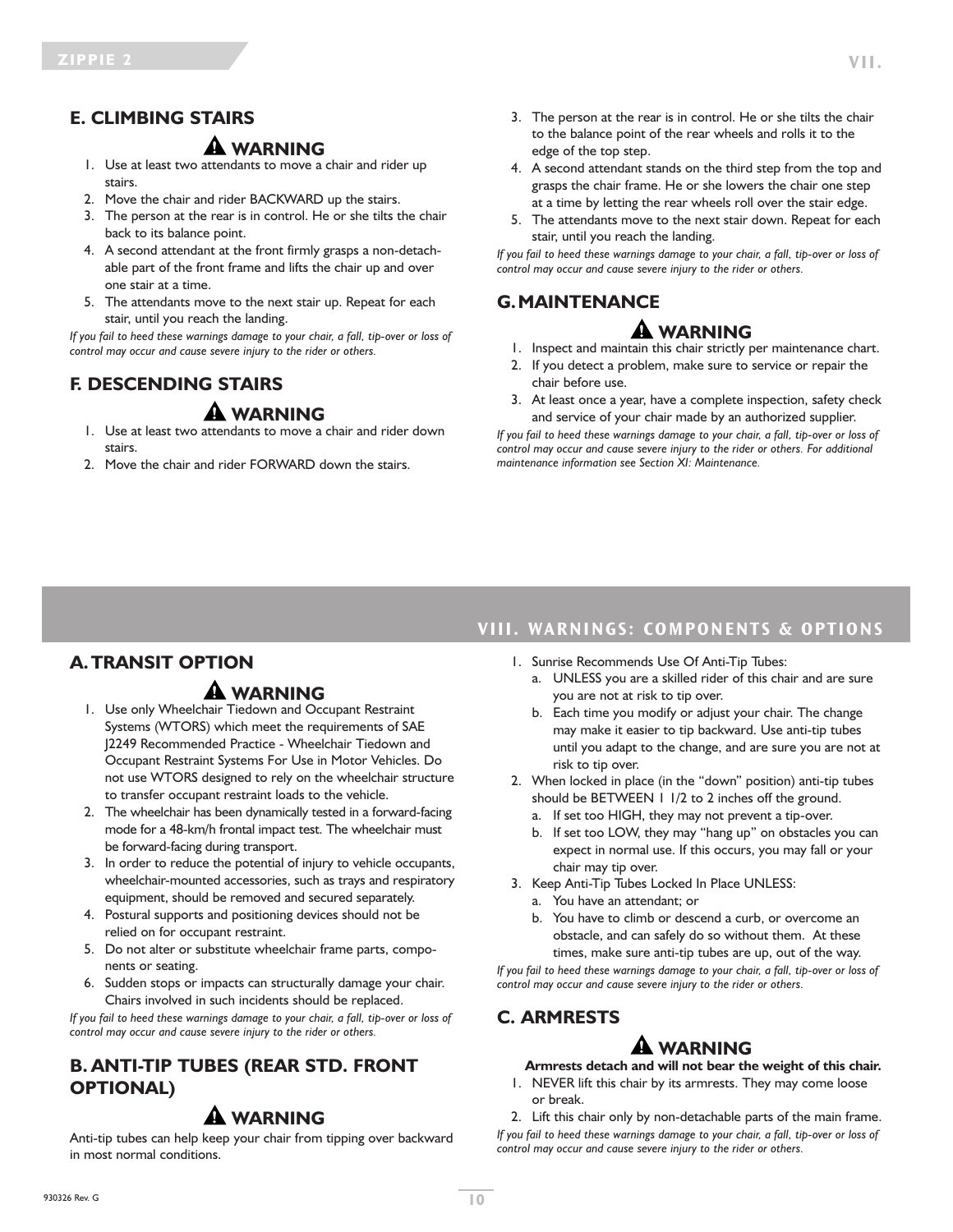# **D. CUSHIONS & SLING SEATS**

### **WARNING**

- 1. Quickie sling seats and standard foam cushions are not designed for the relief of pressure.
- 2. If you suffer from pressure sores, or if you are at risk that they will occur, you may need a special seat system or a device to control your posture. Consult your doctor, nurse or therapist to find out if you need such a device for your well-being.
- 3. When using the growing seat pan (optional), when removing and reattaching the seat pan, check for engagement by pulling up lightly on the seat pan. It should not move upward.

*If you fail to heed these warnings damage to your chair, a fall, tip-over or loss of control may occur and cause severe injury to the rider or others.*

### **E. FASTENERS**

# **WARNING**

**Many of the screws, bolts and nuts on this chair are special high-strength fasteners. Use of improper fasteners may cause your chair to fail.**

- 1. ONLY use fasteners provided by an authorized supplier (or ones of the same type and strength, as indicated by the markings on the heads).
- 2. Over- or under-tightened fasteners may fail or cause damage to chair parts.
- 3. If bolts or screws become loose, tighten them as soon as you can.

*If you fail to heed these warnings damage to your chair, a fall, tip-over or loss of control may occur and cause severe injury to the rider or others.*

### **F. FOOTRESTS**

### **A** WARNING

- 1. At the lowest point, footrests should be AT LEAST 2 1/2 INCHES off the ground. If set too LOW, they may "hang up" on obstacles you can expect to find in normal use. This may cause the chair to stop suddenly and tip forward.
- 2. To Avoid A Trip Or Fall When You Transfer:
	- a. Make sure your feet do not "hang up" or get caught in the space between the footrests.
	- b. Avoid putting weight on the footrests, as the chair may tip forward.
- 3. NEVER lift this chair by the footrests. Footrests detach and will not bear the weight of this chair. Lift this chair only by nondetachable parts of the main frame.

*If you fail to heed these warnings damage to your chair, a fall, tip-over or loss of control may occur and cause severe injury to the rider or others.*

# **G.PNEUMATIC TIRES**

### **A** WARNING

Proper inflation extends the life of your tires and makes your chair easier to use.

- 1. Do not use this chair if any of the tires is under- or overinflated. Check weekly for proper inflation level, as listed on the tire sidewall.
- 2. Low pressure in a rear tire may cause the wheel lock on that side to slip and allow the wheel to turn when you do not expect it.
- 3. Low pressure in any of the tires may cause the chair to veer to one side and result in a loss of control.

4. Over-inflated tires may burst.

*If you fail to heed these warnings damage to your chair, a fall, tip-over or loss of control may occur and cause severe injury to the rider or others.*

# **H.POSITIONING BELTS (OPTIONAL)**

# **WARNING**

**Use positioning belts ONLY to help support the rider's posture. Improper use of these belts may cause severe injury to or death of the rider.**

- 1. Make sure the rider does not slide down in the wheelchair seat. If this occurs, the rider may suffer chest compression or suffocate due to pressure from the belts.
- 2. The belts must be snug, but must not be so tight that they interfere with breathing. You should be able to slide your open hand, flat, between the belt and the rider.
- 3. A pelvic wedge or a similar device can help keep the rider from sliding down in the seat. Consult with the rider's doctor, nurse or therapist to find out if the rider needs such a device.
- 4. Use positioning belts only with a rider who can cooperate. Make sure the rider can easily remove the belts in an emergency.
- 5. NEVER Use Positioning Belts:
	- a. As a patient restraint. A restraint requires a doctor's order.
	- b. On a rider who is comatose or agitated.
	- c. As a motor vehicle restraint. In an accident or sudden stop the rider may be thrown from the chair. Wheelchair seat belts will not prevent this, and further injury may result from the belts or straps.

*If you fail to heed these warnings damage to your chair, a fall, tip-over, loss of control may occur or cause severe injury to the rider or others.*

### **I. POWER DRIVE**

### **WARNING**

**Do not install a power drive on any Zippie wheelchair. If you do:**

- 1. It will affect the center of balance of your chair and may cause a fall or tip-over.
- 2. It will alter the frame and void the warranty.

*If you fail to heed these warnings damage to your chair, a fall, tip-over or loss of control may occur and cause severe injury to the rider or others.*

# **J. PUSH HANDLES (OPTIONAL)**

### **WARNING**

When you have an attendant, make sure that this chair has push handles.

- 1. Push handles provide secure points for an attendant to hold the rear of this chair, to prevent a fall or tip-over.
- 2. Check to make sure push handle grips will not rotate or slip off.

*If you fail to heed these warnings damage to your chair, a fall, tip-over or loss of control may occur and cause severe injury to the rider or others.*

### **K. QUICK-RELEASE AXLES**

### **WARNING**

1. Do not use this chair UNLESS you are sure that both quickrelease rear axles are locked. An unlocked axle may come off during use and cause a fall.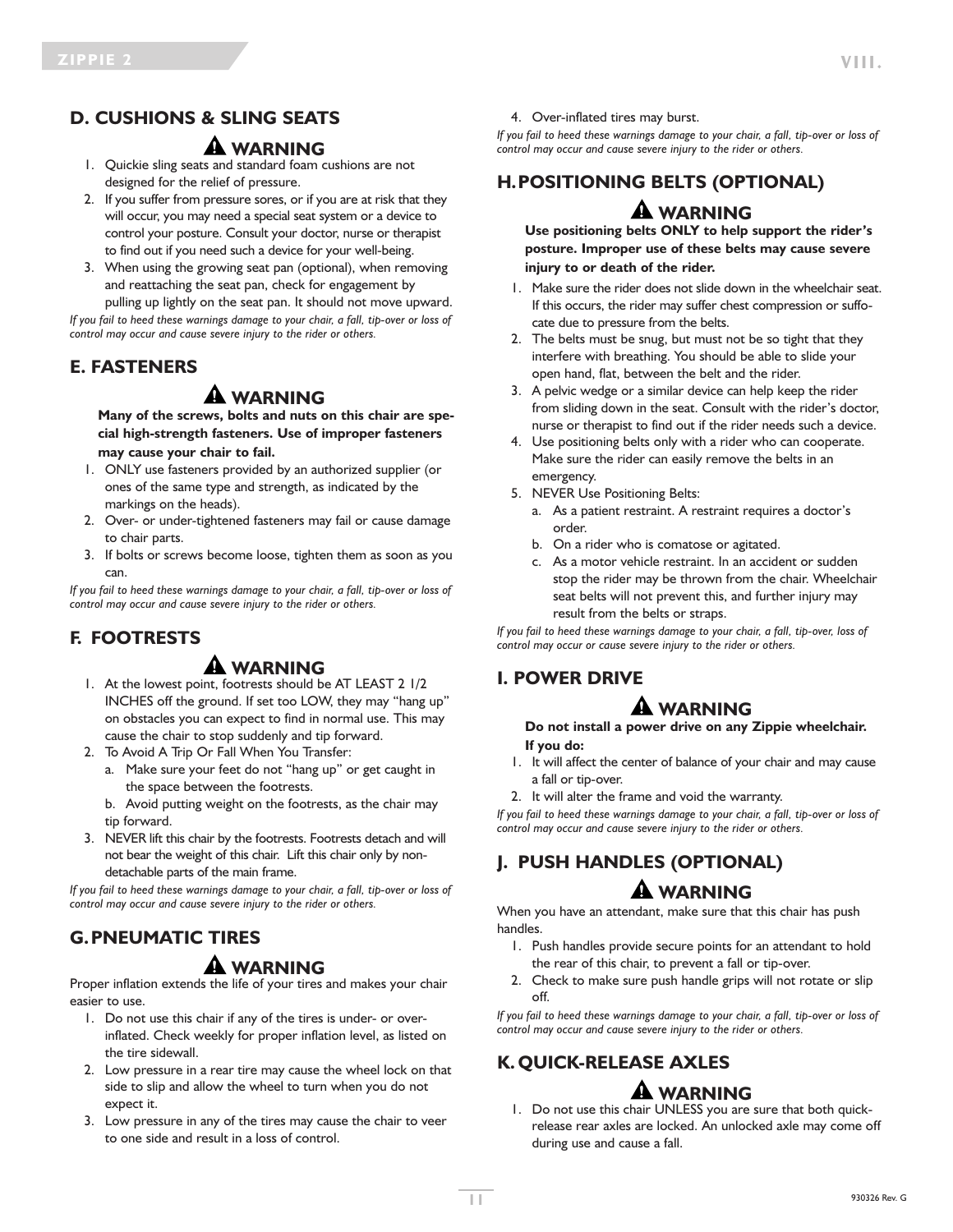- 2. An axle is not locked until the quick-release button pops out fully. An unlocked axle may come off during use, resulting in a fall, tip-over or loss of control and cause severe injury to the rider or others.
- 3. Routinely inspect. Replace if worn or bent.
	- Quick-Release Axles should be inspected for function and any signs of wear or bending. Replace as necessary.

# **WARNING**

#### **Routinely Inspect. Replace if worn or bent.**

*If you fail to heed these warnings damage to your chair, a fall, tip-over or loss of control may occur and cause severe injury to the rider or others.*

#### **L. REAR WHEELS**

### **WARNING**

**A change in set-up of the rear wheels will affect the center of balance of your chair.**

- 1. The farther you move the rear axles FORWARD, the more likely it is that your chair will tip over backward.
- 2. Consult your doctor, nurse or therapist to find the best rear axle set-up for your chair. Do not change the set-up UNLESS you are sure you are not at risk to tip over.
- 3. Adjust the rear wheel locks after you make any change to the rear axles.
	- a. If you fail to do so, the locks may not work.
	- b. Make sure lock arms embed in tires at least 1/8 inch when locked.

*If you fail to heed these warnings damage to your chair, a fall, tip-over or loss of control may occur and cause severe injury to the rider or others.*

### **M. REAR WHEEL LOCKS**

### **A** WARNING

**Rear wheel locks are NOT designed to slow or stop a moving wheelchair. Use the only to keep the rear wheels from rolling when your chair is at a complete stop.**

- 1. NEVER use rear wheel locks to try to slow or stop your chair when it is moving. Doing so may cause you to veer out of control.
- 2. To keep the rear wheels from rolling, always set both rear wheel locks when you transfer to or from your chair.
- 3. Low pressure in a rear tire may cause the wheel lock on that side to slip and may allow the wheel to turn when you do not expect it.
- 4. Make sure lock arms embed in tires at least 1/8 inch when locked. If you fail to do so, the locks may not work.

If you fail to heed these warnings damage to your chair, a fall, tipover or loss of control may occur and cause severe injury to the rider or others.

### **N.MODIFIED SEAT SYSTEMS**

### **WARNING**

**Use of a seat system not approved by Sunrise may alter the center of balance of this chair. This may cause the chair to tip over.**

- 1. Do not change the seat system of your chair UNLESS you consult your authorized supplier first.
- 2. Use of a seat system not approved by Sunrise may affect the folding mechanism of this chair.
- 3. Use of a seating system not provided by Sunrise is prohibited for transit use.

*If you fail to heed these warnings damage to your chair, a fall, tip-over or loss of control may occur and cause severe injury to the rider or others.*

### **O. UPHOLSTERY FABRIC**

### **WARNING**

- 1. Replace worn or torn fabric of seat and seat back as soon as you can. If you fail to do so, the seat may fail.
- 2. Sling fabric will weaken with age and use. Look for fraying or thin spots, or stretching of fabrics at rivet holes.
- 3. "Dropping down" into your chair will weaken fabric and result in the need to inspect and replace the seat more often.
- 4. Be aware that laundering or excess moisture will reduce flame retardation of the fabric.

*If you fail to heed these warnings damage to your chair, a fall, tip-over or loss of control may occur and cause severe injury to the rider or others.*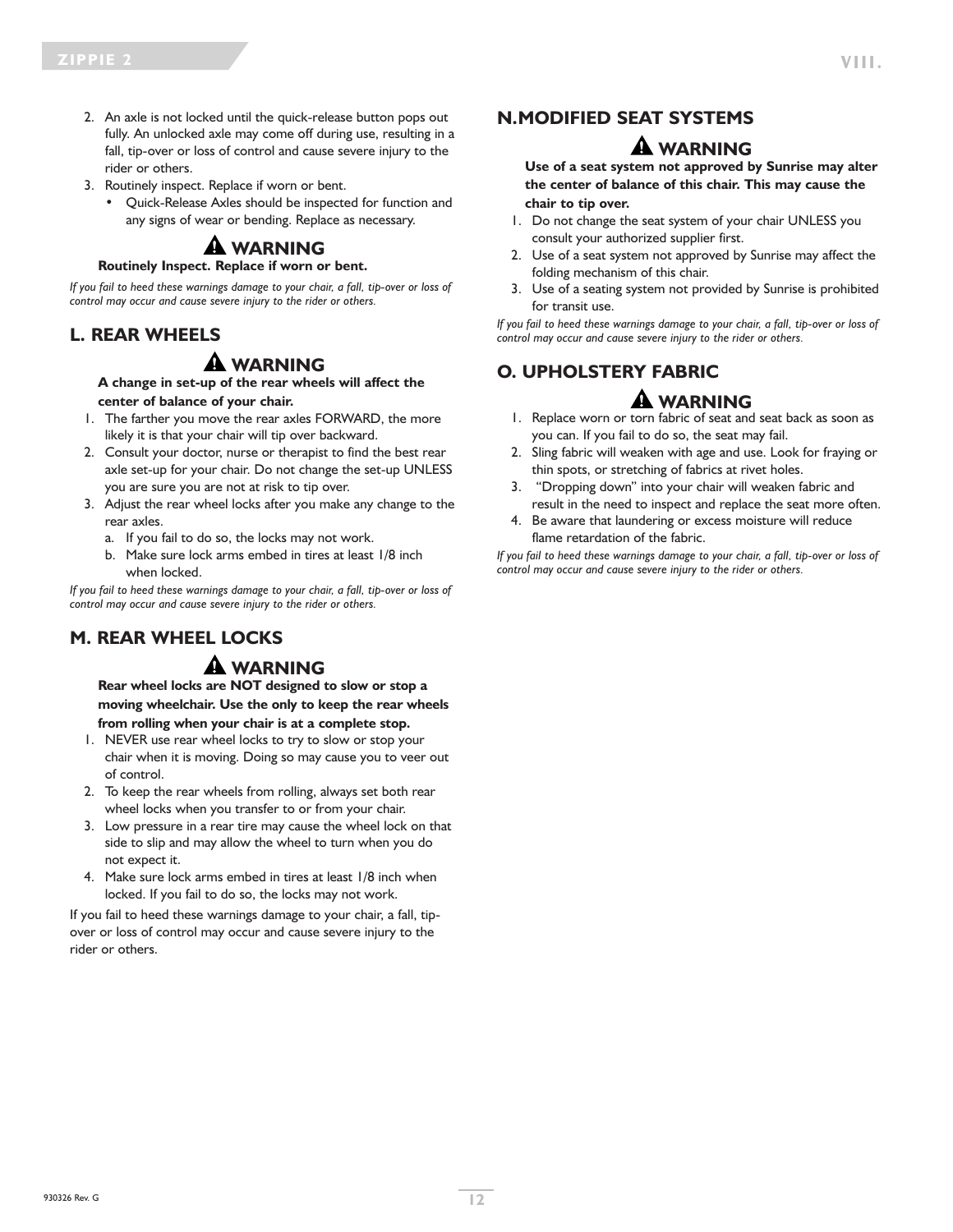*NOTE: Setting the wheelchair on a flat surface helps make these procedures easier.*

*NOTE ON TORQUE SETTINGS: A torque setting is the optimum tightening which should be made on a particular fastener. A torque wrench which measures in.-lbs. should be used when tightening fasteners on Sunrise wheelchairs. Unless otherwise noted, use a torque setting of 60 in.-lbs. when setting up this wheelchair.*



- **1. To Secure The Backrest For Operation:**
	- a) Lift backrest to upright position.
	- b) When secured, backrest pin will lock into place.

*NOTE: Zippie series wheelchairs are shipped with the backrest in a folded position.*

#### **B. SWING-IN/SWING-OUT HANGERS AND FOOTRESTS (70º, 80°)**

- **1. Installation 2** a. Place swing-in/swing-out pivot saddle into the receiver on front frame tube with the footrest facing outward from the frame.  $(|2|$ -A)
	- b. Rotate the footrest inward until it locks into place on locking bolt.  $(|2|$ -B)

#### **2. Removal**

- a. To remove footrest, push release latch toward the frame.
- b. Rotate footrest inward and lift. Or, pull footrest away from frame and rotate outward.

#### **3. Height Adjustment 3**

*NOTE– It is recommended that you maintain a minimum of 2.0 inches between the lowest point on the footrest and the floor.*

- a. Loosen set screw (C) using a 3/16 inch hex key.
- b. Slide footrest extension up or down inside frame tube to desired height.
- c. Tighten set screw. Use a torque setting of 144 in-lbs (16.27 Nm).

### **C. SWING-AWAY HANGERS (60º, 70º, or 90º) 4**

#### **1. Attaching/Removal**

- a) Place swing-away pivot saddle (D) into the receiver on front frame tube with the footrest facing outward from the frame.
- b) Rotate the footrest inward until it locks into place on locking bolt.
- c) To remove hanger, push release latch (E) toward the frame, rotate footrest outward, and lift.

### **D.ARTICULATING LEGREST (Optional) 5**

#### **1. Attaching/Removal**

- a) Place swing-away pivot saddle (F) into the receiver on front frame tube with the footrest facing outward from the frame.
- b) Rotate the footrest inward until it locks into place on locking bolt.
- c) To remove hanger, push release latch (G) toward the frame, rotate footrest outward, and lift.

#### **2. Elevating**

- a) To raise legrest, lift to desired position. Legrest will automatically lock in place.
- b) To lower legrest, while seated in chair hold lever (H) down, lower legrest to desired position, then release lever. Legrest will automatically lock in place.









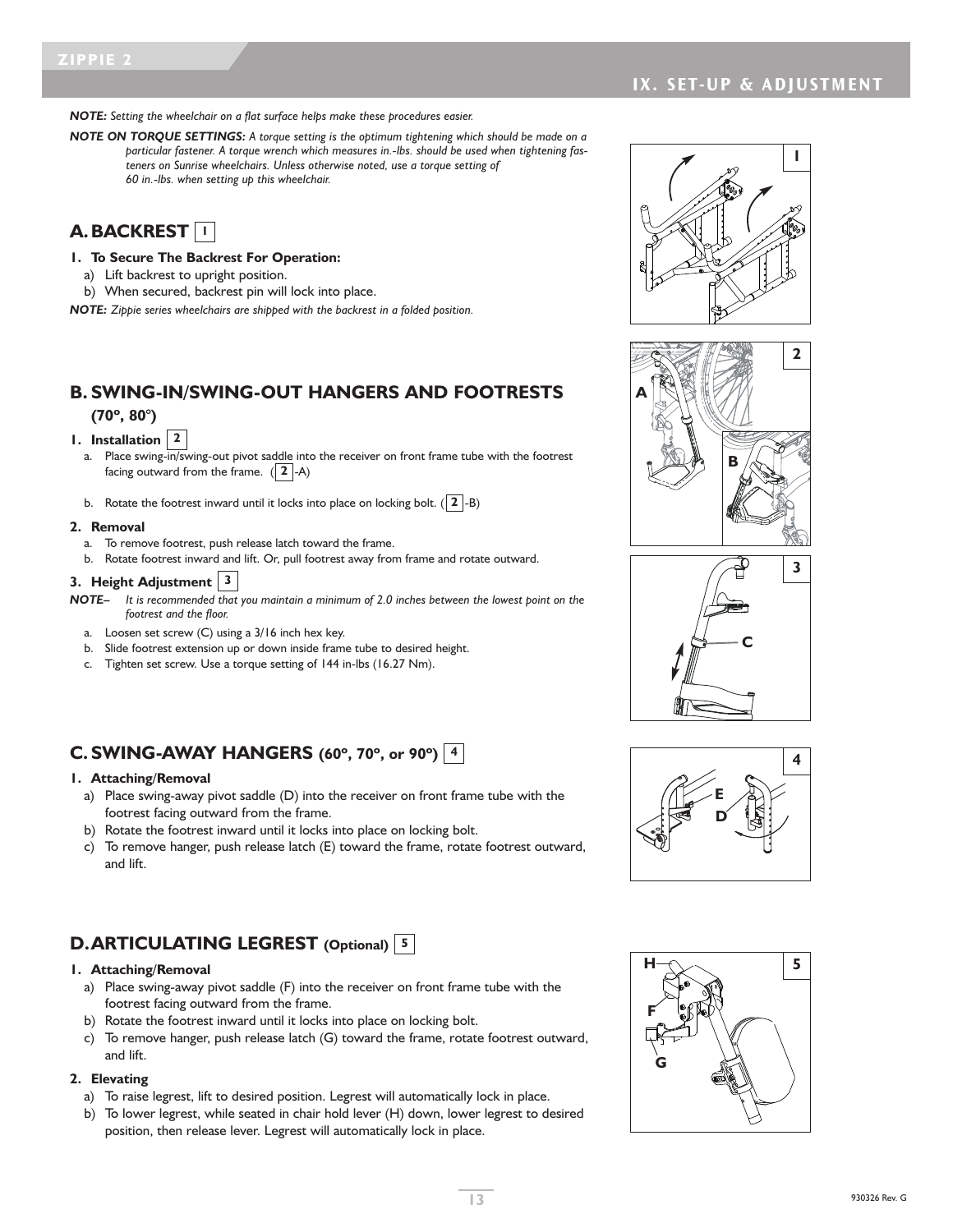### **E. ELEVATING AND 90º ELEVATING LEGRESTS (Optional)**

# **6 7**

#### **1. Attaching/Removal**

- a) Place swing-away pivot saddle (A) into the receiver on front frame tube with the footrest facing outward from the frame.
- b) Rotate the footrest inward until it locks into place on locking bolt.
- c) To remove hanger, push release latch (B) toward the frame, rotate footrest outward, and lift.

#### **2. Elevating**

- a) To raise legrest, lift to desired position. Legrest will automatically lock in place.
- b) To lower legrest, while seated in chair hold lever (C) down, lower legrest to desired position, then release lever. Legrest will automatically lock in place.

### **F. KIDS & ADULT ANGLE ADJUSTABLE FOOTPLATE**

| × | × |  |
|---|---|--|
|   |   |  |

#### **1. Height Adjustment**

- a) Remove the retaining bolt from the frame tube (D).
- b) Move footplate assembly to desired height.
- c) Left and right footrest will normally be at equal height.
- d) Replace and tighten bolt.

#### **2. Angle Adjustment**

- a) Loosen fasteners (E) until the adjustable clamp and footplate rotate freely on the mounting tube.
- b) Adjust the angle of the footplate.
- c) Tighten nuts.

#### **3. Position Adjustment**

- a) Remove footplate fasteners (E).
- b) Move footplate to the desired location.
- c) Replace and tighten fasteners.

# **G.ALUMINUM FOOTPLATE 10**

#### **1. Height Adjustment**

- a) Remove set screws (F) from frame tube.
- b) Slide footplate to desired height.
- c) The adjustment on each side of the footrest will normally be of equal height.
- d) Replace and tighten set screws.

### **H.90º FOOTBOARD 11**

#### **1. Height Adjustment**

- a) Loosen the nuts on the footplate clamp assembly (G).
- b) Slide footplate clamps to desired height.
- c) Tighten nuts.

#### **2. Angle Adjustment**

- a) Loosen nuts under the footplate assembly (H) until the adjustable clamp rotates freely on the supporting tube.
- b) Adjust the angle of the footplate.
- c) Slide it forward or back for
- correct placement.
- d) Tighten nuts.

#### **3. Removing Footboard**

a) Unscrew the lock knobs (I) and lift out of clamp assembly.











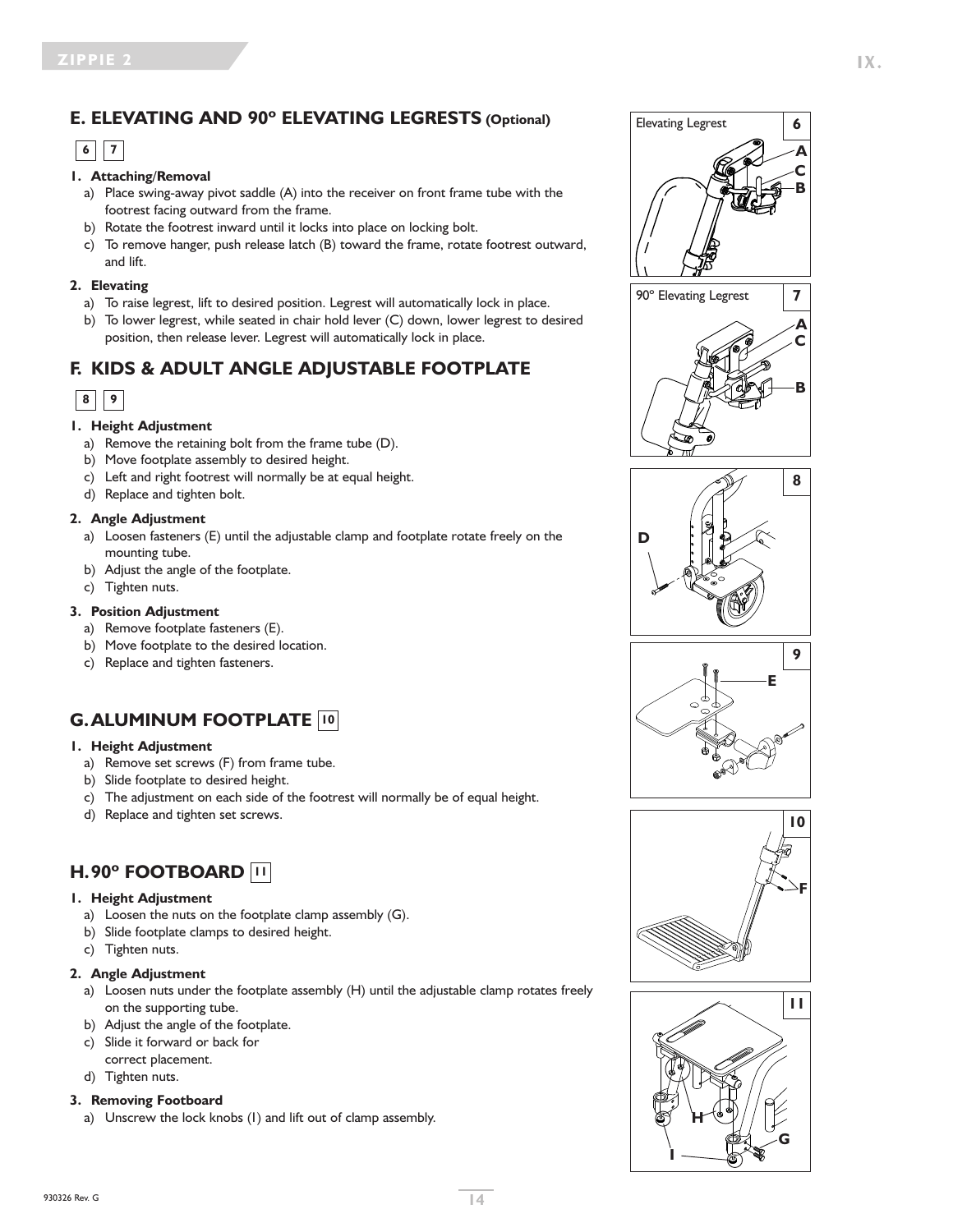### **I. PLATFORM FLIP-UP FOOTPLATE 12**

#### **1. Height Adjustment**

- a) Remove retaining bolts in the frame tube (A).
- b) Slide footplate and extension tubes to desired height.
- c) The adjustment on each side of the footrest should be of equal height.
- d) Replace and tighten bolts.

#### **2. Angle Adjustment**

- a) Loosen the nuts under the footplate clamp (B) until the adjustable clamp and footplate rotate freely on the mounting tube.
- b) Adjust the angle of the footplate.
- c) Tighten nuts.

# **J. FLIP-UP ARMRESTS 13**

#### **1. Adjustment**

Flip-up armrests are height adjustable (3") by moving the armrest assemblies up or down in the pre-drilled holes on the backrest frame tubes.

- a) To adjust armrest upward and downward, loosen cam adjustment bolt (C).
- b) Rotate armrest to desired position.
- c) Replace and tighten bolt.

# **K. ADJUSTABLE LOCKING FLIP-UP ARMREST (Optional) 14**

#### **1. Height Adjustment**

- a) Remove the hex nuts from the armrest (D) and angle adjustment plate (E) to release the armrest and plate.
- b) Release the bolts from the arm mount (F).
- c) Move mount up or down the back post in 1-inch increments for desired height, or within the arm mount holes for 1/4"inch increments.
- d) Replace and tighten nuts and bolts.

#### **2. Angle Adjustment**

- a) Loosen the hex nut from the angle adjustment plate (E).
- b) Tilt the armrest and plate to the desired angle.
- c) Tighten nut.

# **L. HEIGHT-ADJUSTABLE ARMRESTS (Optional) 15 15a**

#### **1. Installation**

- a. Slide the outer armpost into the receiver mounted to the wheelchair frame.
- b. The armrest will automatically lock into place.

#### **2. Height Adjustment**

- a. Rotate release lever to second stop.
- b. Slide armrest pad up or down to desired height.
- c. Return lever to locked position against armpost.
- d. Push arm pad until upper armpost locks firmly into place.

#### **3. Removing Armrest**

a. Rotate release lever to first stop and remove the armrest.

#### **4. Replacing Armrest**

- a. Slide armrest back into receiver.
- b. Return release lever to locked position against armpost.

#### **5. Adjusting Armrest Receiver Fit**

To tighten or loosen the fit of the outer armpost in the receiver:

- a. Loosen the bolts on the sides of the receiver.
- b. With the armrest in the receiver, squeeze the receiver to achieve the desired fit.
- c. Tighten the four bolts.

#### **5. Adjusting Armrest Receiver Fit**

To tighten or loosen the fit of the outer armpost in the receiver:









9. Receiver adjustment hardware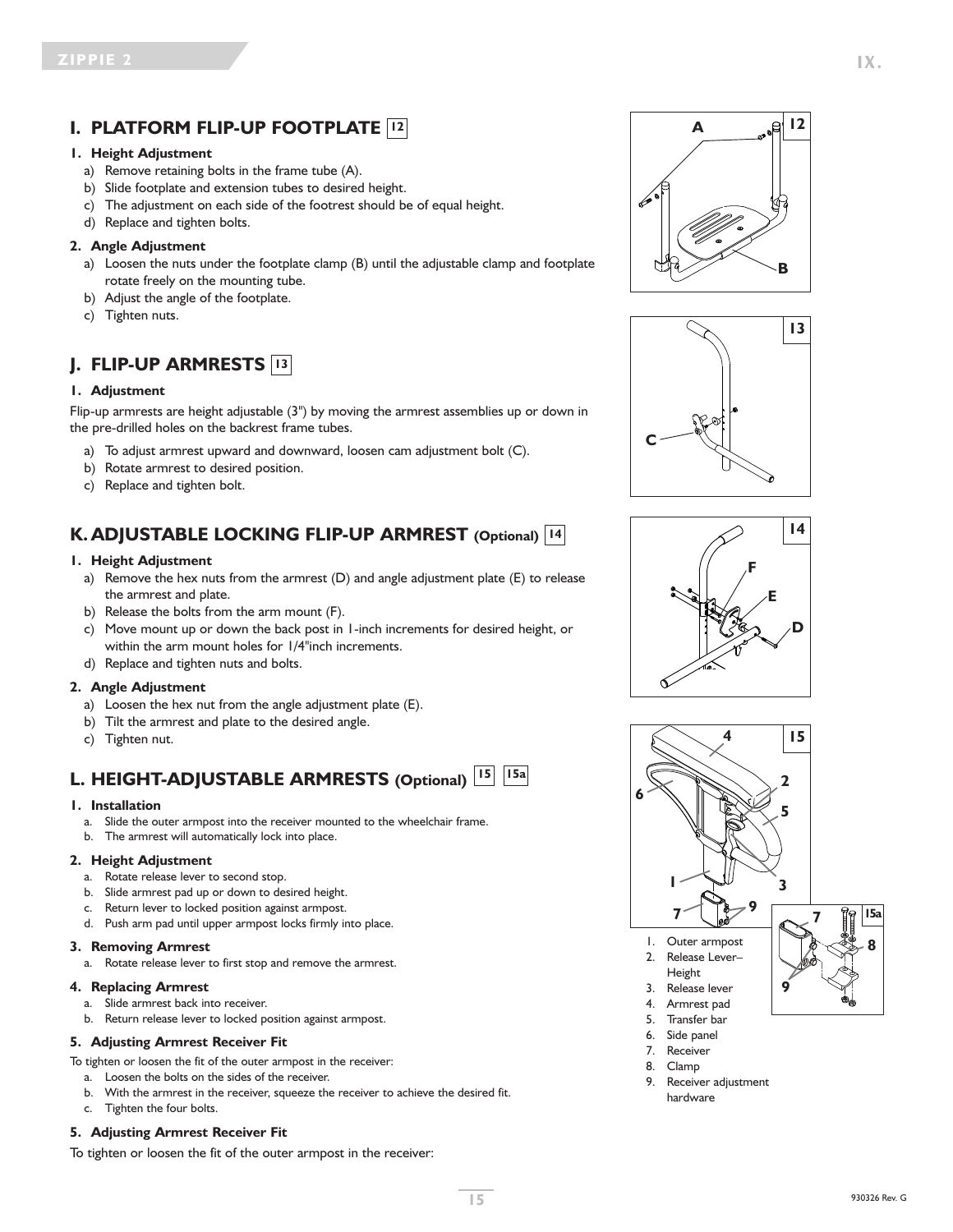- a) Loosen the four bolts on the side of the receiver.
- b) With the armrest in the receiver, squeeze the receiver to achieve the desired fit.
- c) Tighten the four bolts.

#### **6. Adjusting Inner Armpost Fit**

- a) Two set screws are installed in the outer armpost.
- b) Turn the set screws in or out until the desired fit is achieved.

### **M. WHEEL LOCKS 16**

#### **WARNING**

**Do not operate your wheelchair without wheel locks.**

#### **1. High-Mount Wheel Lock**

- a) Loosen the screws on the top of each clamp (A). Do not attempt to remove one screw at a time.
- b) Slide assembly toward rear wheel until clamp (B) embeds into tire to prevent wheel movement when in locked position.
- c) Adjust angle position.
- d) Tighten screws.

*NOTE: Use a torque setting of 100 in.-lbs. when setting up wheel locks.*

#### **N.QUICK-RELEASE AXLES 17**

#### **1. Attaching/Removal**

- a) Depress the quick-release button on the axle (C).
- b) Slide through wheel hub and into the axle sleeve until it locks.
- NOTE: The axle is not secured until the outside quick-release button pops out to its fully extended position. The ball bearings on the opposite end of the axle must be visible beyond the end of the axle sleeve.
	- c) To remove the wheel hub, depress the quick-release button and lift off the hub.

#### **2. Axle Length Adjustment**

- a) To adjust the axle you will need a 3/4" wrench to turn the outside axle nuts.
- b) You will also need a 1/2" wrench to lodge the ball bearings on the opposite end of the axle and to prevent the axle from turning.
- c) Turn the outside axle nut counter-clockwise to tighten.
- d) There should only be zero to ten thousandths of an inch (.010") of play between ball bearing and the inside of the axle sleeve.

### **O. HUB LOCK 18 19**

#### **To operate Hub Lock 18**

- 1. To Lock rear wheels, press button (D). Lever (E) will flip outward.
- 2. To unlock wheels, press Lever (E) back down until Button (D) pops back out. Each lever operates one side of the chair. To fully lock chair, both buttons must be pushed.

*NOTE– Do not engage hub lock when chair is in motion.*

#### **To adjust the cables 19**

- 1. Loosen jam nut (F) using a 10mm wrench.
- 2. Turn adjustment screw (G) in our out as necessary. Turning screw upward will loosen cable, turning downward will tighten cable.
- 3. Re-tighten jam nut (F) against lever mount.
- 4. Repeat steps 1-3 for opposite side of chair as necessary.

#### **To adjust lever position 19**

- 1. Remove socket screw (H) and washer (I) from lever and backrest.
- 2. Choose desired hole in backrest to mount lever and re-install screw and washer.
- 3. Repeat steps 1-2 for opposite side of chair.







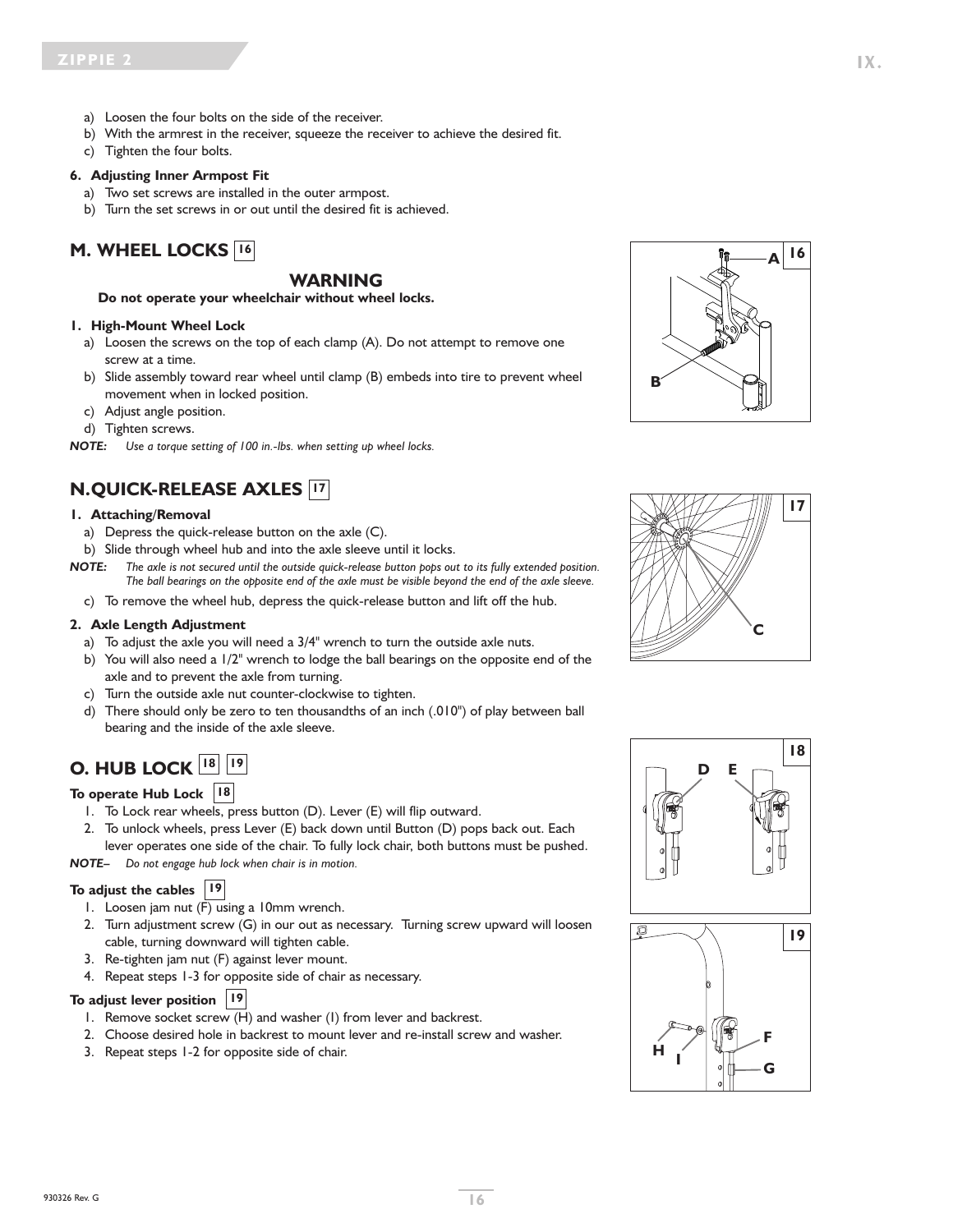### **P. CASTER FORKS 20**

#### **1. Caster Fork Adjustment**

- a) Loosen the bolt (A) and remove the caster.
- b) Either change caster size and/or position the caster upward or downward in pre-drilled holes (1" apart) on caster fork.
- c) Replace bolt and tighten securely.
- d) Repeat with other caster.
- *NOTE: Two-hole caster forks allow interchanging 5", 6" and 8" casters and adjusting seat height. These changes may affect the floor to seat height.*

# **Q.CASTER PLATES 21 22 23**

#### **1. Angle Adjustment**

- a) Loosen the eccentric bolts (B) that secure the caster assembly.
- b) Place a large right triangle against the flat surface and the front surface of the caster bearing housing. This will align the caster stem rotational axis perpendicular to the flat surface.
- c) Align and retighten the two eccentric bolts.
- d) Repeat the process for the other caster.

#### **2. Angle Adjustment: Caster Plates with Transit Option 23**

- a) Loosen the bolts (C) that secure the caster assembly.
- b) Place a large right triangle against the flat surface and the front surface of the caster bearing housing. This will align the caster stem rotational axis perpendicular to the flat surface.
- c) Align the eccentric washers and retighten the bolts.
- d) Repeat the process for the other caster.

# **R. ANTI-TIP TUBES - REAR AND FRONT 24 25 26**

*NOTE: Sunrise recommends anti-tip tubes for all wheelchairs.*

#### **1. To Insert Anti-Tip Tubes into Receivers 24**

- a) Press the anti-tip release button (D) on the anti-tip tube so that the release pin (E) is drawn inside.
- b) Insert the tube into the anti-tip receiver.
- c) Turn the anti-tip tube until release pin is positively engaged in the receiver mounting hole (F).
- d) Insert second anti-tip tube the same way.

#### **2. To Adjust Anti-Tip Height 25**

- a) Press the anti-tip wheel release button (G) so the release pin is drawn inside.
- b) Raise or lower to one of the three pre-drilled holes.
- c) Turn the anti-tip tube until release pin is positively engaged in the receiving hole (H).
- d) Adjust the second anti-tip tube wheel the same way. Both wheels should be exactly the same height.











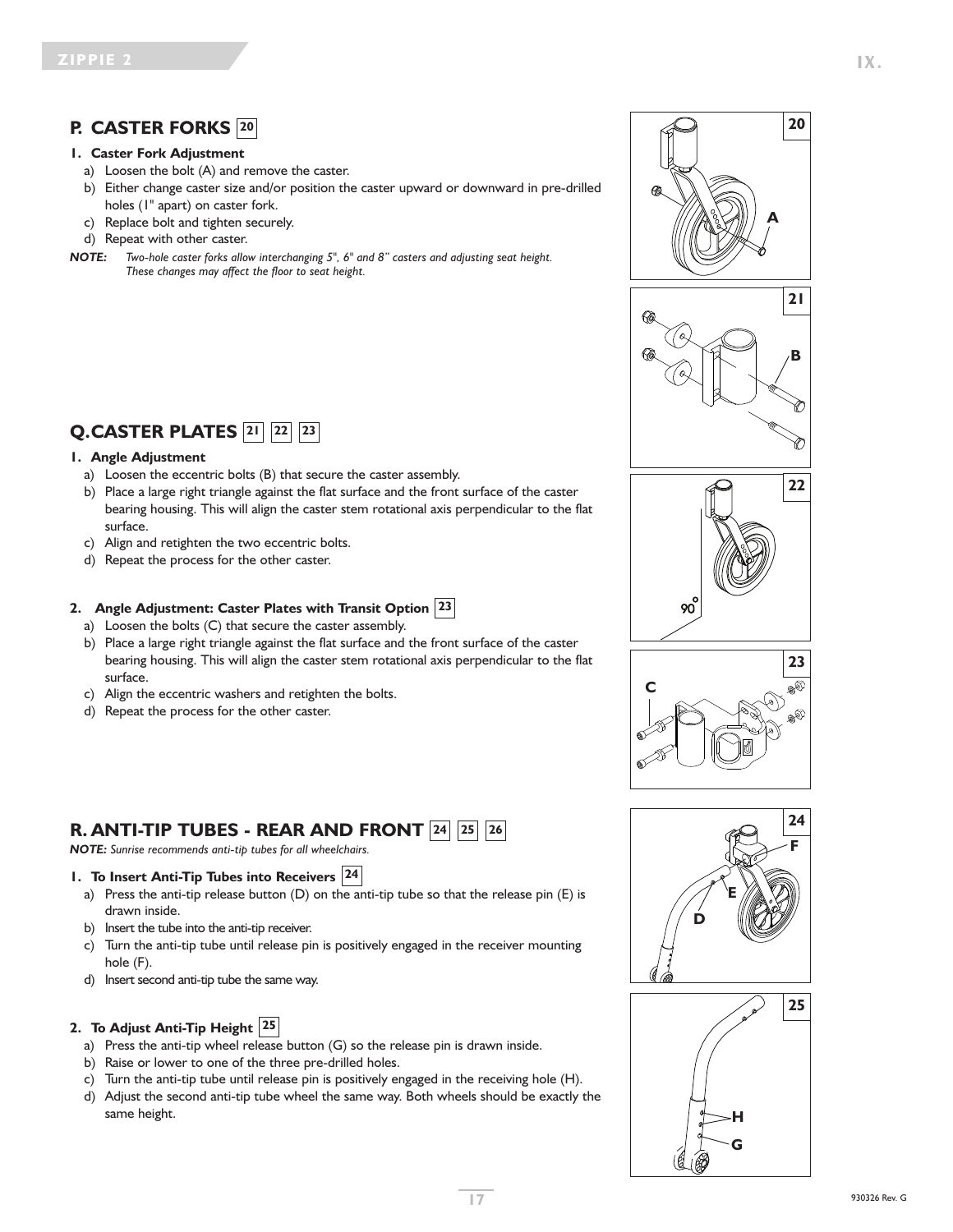#### **3. To Adjust the Rear Anti-Tip Bracket Height 26**

- a) Remove the two hex bolts (A).
- b) Raise or lower as needed.
- c) Replace and tighten bolts.
- *NOTE: Rear anti-tip brackets are attached with axle plate hardware (see Seat Height Adjustment section).*

#### **S. REAR WHEEL ADJUSTMENTS**

#### **1. Wheelbase Adjustment 27**

- a) Remove rear wheel.
- b) Loosen outside 3/4" nut (B).
- b) Move axle sleeve in the slot of the axle plate (C).
- c) Position the index axle washer in the desired slot.
- c) Tighten nuts and replace wheel.
- d) Repeat on other side of chair.
- NOTE: Adjusting the wheelbase affects the center of gravity. Moving the axle forward will increase your turn*ing speed and lighten the front end. The further back the axle, the more stable the chair becomes.*

#### **2. Wheel Camber Adjustment 28**

- a) Loosen top fasteners (D) attaching the axle plate to the frame.
- b) Remove the bottom fasteners (E).
- c) Add or subtract camber washers (F) for more or less camber.
- d) Replace and tighten bottom fasteners. Tighten top fasteners.
- *NOTE: Wheel camber adjustment provides greater side-to-side stability due to the increased width and angle of the wheelbase. The wheel camber adjustment also allows for quicker turning and greater access to the top of the handrims. Additional washers may require a longer bolt. Camber washers and longer bolts are available from your authorized Sunrise supplier. Use a torque setting of 100 in.-lbs. when adjusting rear axle plate fasteners.*

#### **3. Wheelbase Width Adjustment 29**

- a) Loosen the nut attached to the axle plate (G).
- b) Slide the axle sleeve through the axle plate.
- c) Tighten the nut at the other end of the axle sleeve.
- d) Repeat on other side of chair. The axle should protrude equal amounts on both sides of the chair.
- *NOTE: Adjusting the wheelbase width allows the rider the option to move the wheels closer or further away from the hips. It also compensates for camber adjustment and gives the proper wheel spacing to maximize pushing efficiency. To achieve the most narrow chair possible, axle plates can be mounted on inside frame tubes. It may be necessary to re-adjust the axle sleeves.*

#### **4. Seat Height Adjustment 30**

- a) Remove the four nuts (H) securing the axle plate to the chair frame.
- b) Move the axle plate assembly with bolts vertically to the desired pre-drilled frame holes. (Total range 2 1/2")
- c) Replace and tighten nuts.
- *NOTE: Seat height adjustments allow the rider to adjust the seat for environment, body and mechanical efficiency. A front caster adjustment should be made to correspond with any change in seat height. Use a torque setting of 100 in.-lbs. when adjusting rear axle plate fasteners.*









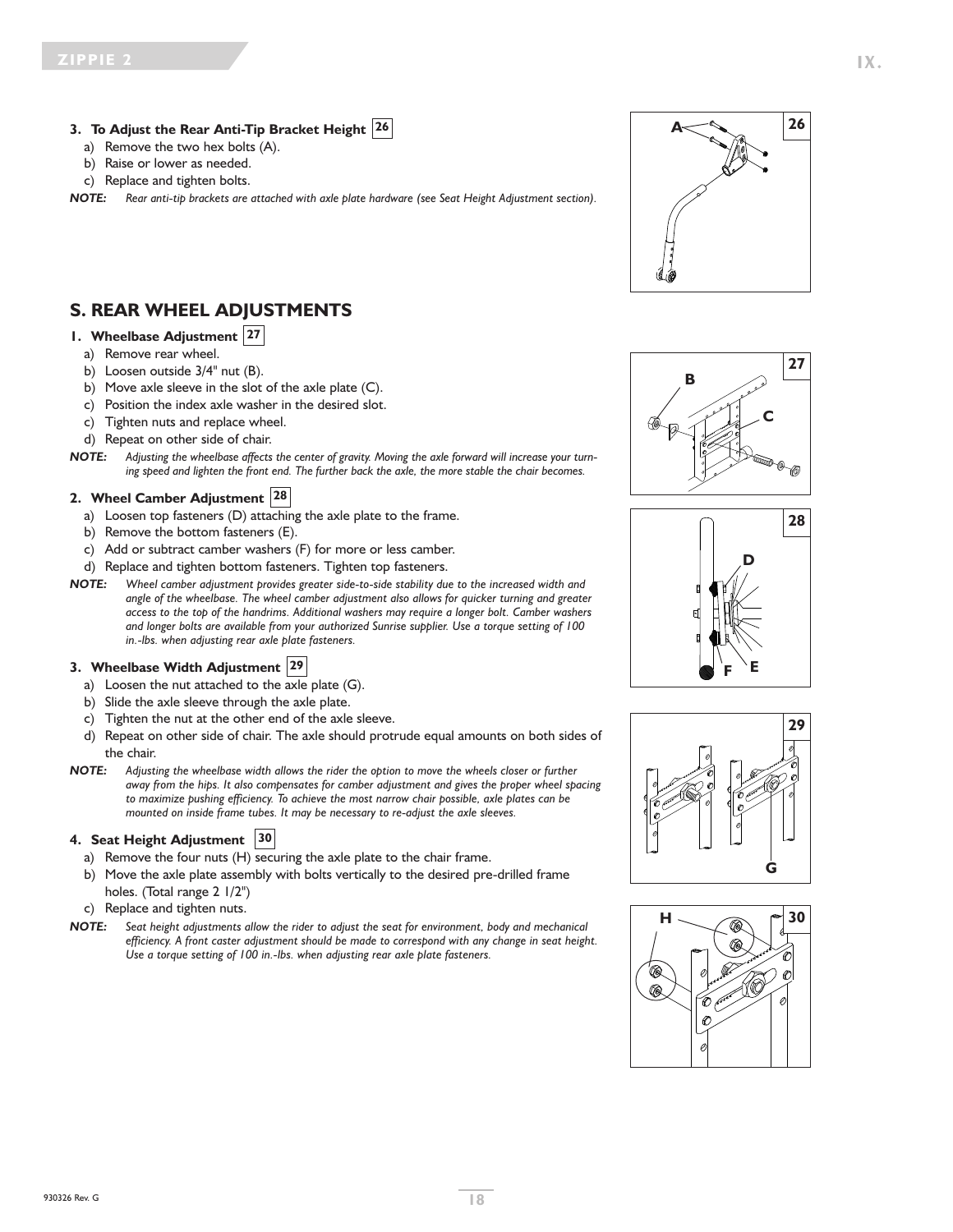### **T. SOLID BACK AND SEAT INSERT**

#### **1. Attaching/Removal 31**

- a) Position seat and back on the frame.
- b) Position clamps on the seat base and backposts.
- c) Insert the quick-release pins (A) through the mounting hole on the hook clamps.
- d) Remove the seat by reversing the above process.

#### **2. Attaching/Removal of Transit Option Back/Seat 32**

- a) Position seat and back on the frame.
- b) Position clamps on the seat base and backposts.
- c) Insert the quick-release pins (A) through the mounting holes on both the base and backposts.
- d) Remove the seat by reversing the above process.

*NOTE: May be equipped with Jay Fit or Conventional seating (see instructions from seating Owner's Manual).*

### **U.SEAT DEPTH 33**

#### **1. Adjustment**

- a) Remove the bolts securing the backrest pivot plate (B) onto the seat frame.
- b) Position the backrest pivot plate in the pre-drilled holes on the frame.
- c) Replace bolts and tighten securely.
- *NOTE: This adjustment may also require re-positioning the seat-to-back bracket (under the solid seat) into the second set of mounting holes.*

### **V. CROSS TUBE ASSEMBLY 34**

#### **1. Frame Width Adjustment**

- a) Remove the bolts (C) from the left and right front side frames (D).
- b) Remove the front side frames.
- c) Slide off the cross brace assembly (E).
- d) Slide replacement cross brace assembly into place. ("T" to right, "L" to left as shown)
- e) Replace front left and right side frame and tighten bolts.

*NOTE: Ensure frame bushings are in place (as shown in F) when replacing cross tube assembly.*

#### **W. CHECK-OUT**

After the wheelchair is assembled and adjusted, it should roll smoothly and easily. All accessories should also perform smoothly. If you have any problems, follow these procedures:

- a) Review assembly and adjustment sections to make sure chair was properly prepared.
- b) Review troubleshooting guide.
- c) If your problem persists, contact your authorized Sunrise supplier. If you still have a problem after contacting your authorized Sunrise supplier, contact Sunrise customer service. See the introduction page for details on how to contact your authorized Sunrise supplier or Sunrise customer service.







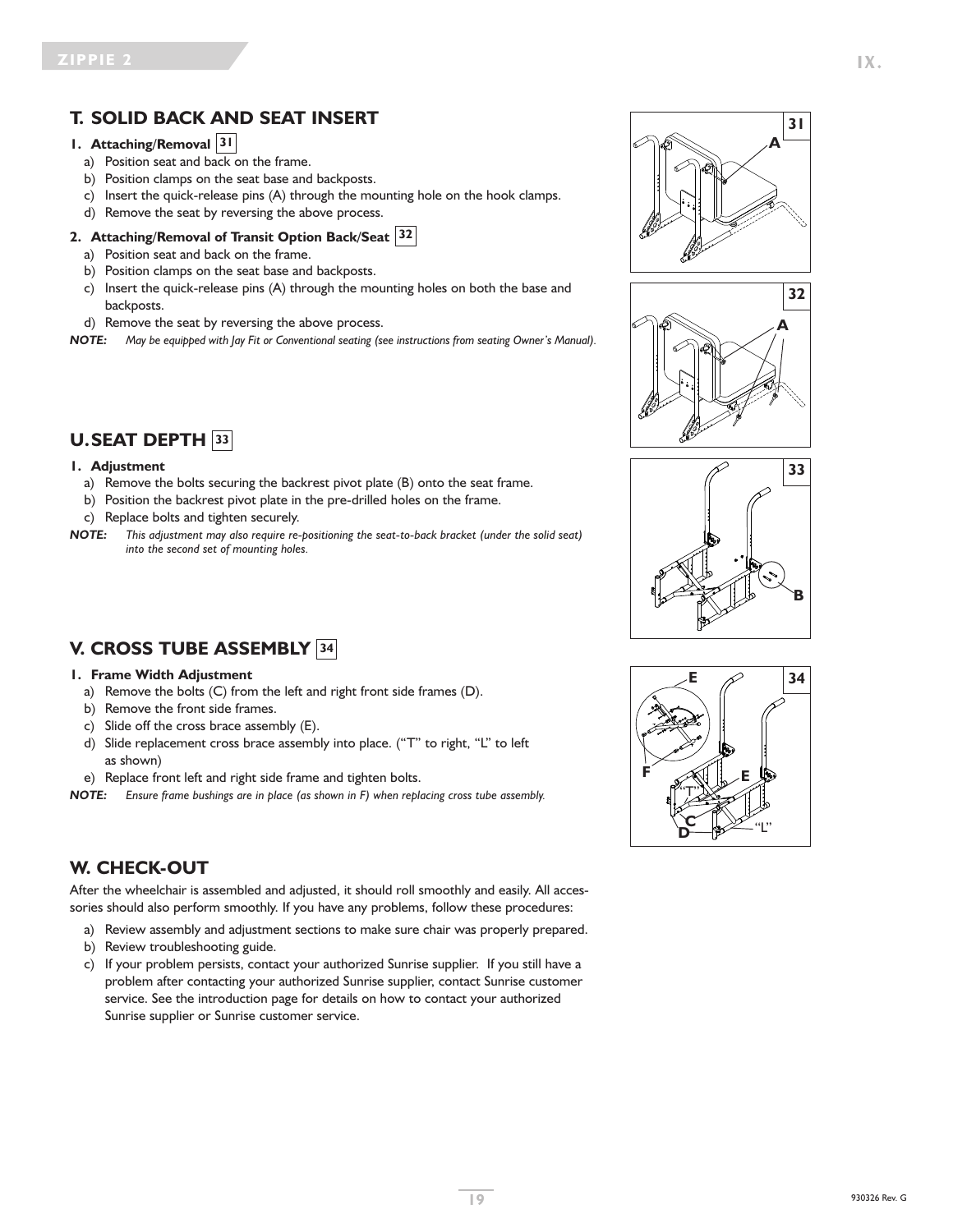You will need to adjust your chair from time to time for best performance

(especially if you alter the original settings). This chart gives you a first solution, then a second and a third if needed. You may need to look farther to find the best solution for a specific problem.

*NOTE– To keep track of your progress, make only ONE change at a time.*

| SYMPTOMS | Left turn in chair | Right turn in chair | Looseness in chair | Sluggish turning | Squeaks and rattles | Caster flutter | <b>SOLUTIONS</b>                                                                                                         |
|----------|--------------------|---------------------|--------------------|------------------|---------------------|----------------|--------------------------------------------------------------------------------------------------------------------------|
|          | ✓                  | ✓                   | ℐ                  |                  |                     |                | Make sure tire pressure is correct and equal in both rear tires and<br>front caster tires, if pneumatic.                 |
|          |                    |                     | ✓                  | ✓                | ✓                   | ✓              | Make sure all nuts and bolts are snug.                                                                                   |
|          |                    |                     | ✓                  |                  | ℐ                   |                | Make sure all spokes and nipples are tight on radial spoke wheels.                                                       |
|          |                    |                     |                    |                  | ✓                   |                | Use Tri-Flow Lubricant (Teflon™-based) between all modular frame<br>connections and parts.                               |
|          | $\checkmark$       |                     |                    | ✓                |                     | J              | Check for proper caster plate adjustment. See instructions for caster<br>plate adjustment.                               |
|          |                    | ℐ                   |                    |                  |                     |                | Add a spacer washer between the plastic saddle and the caster plate<br>on the top of the left caster plate.              |
|          | ✓                  |                     |                    |                  |                     |                | Add a spacer washer between the plastic saddle and the caster plate<br>on the top of the right caster plate.             |
|          | ✓                  |                     |                    |                  |                     |                | Add a spacer washer between the plastic saddle and the caster plate<br>on the bottom right caster plate retaining bolts. |
|          |                    | ✓                   |                    |                  |                     |                | Add a spacer washer between the plastic saddle and the caster plate<br>on the bottom left caster plate retaining bolts.  |
|          | ✓                  | ✓                   |                    |                  |                     |                | Make sure there is an equal number of camber washers on each axle<br>plate                                               |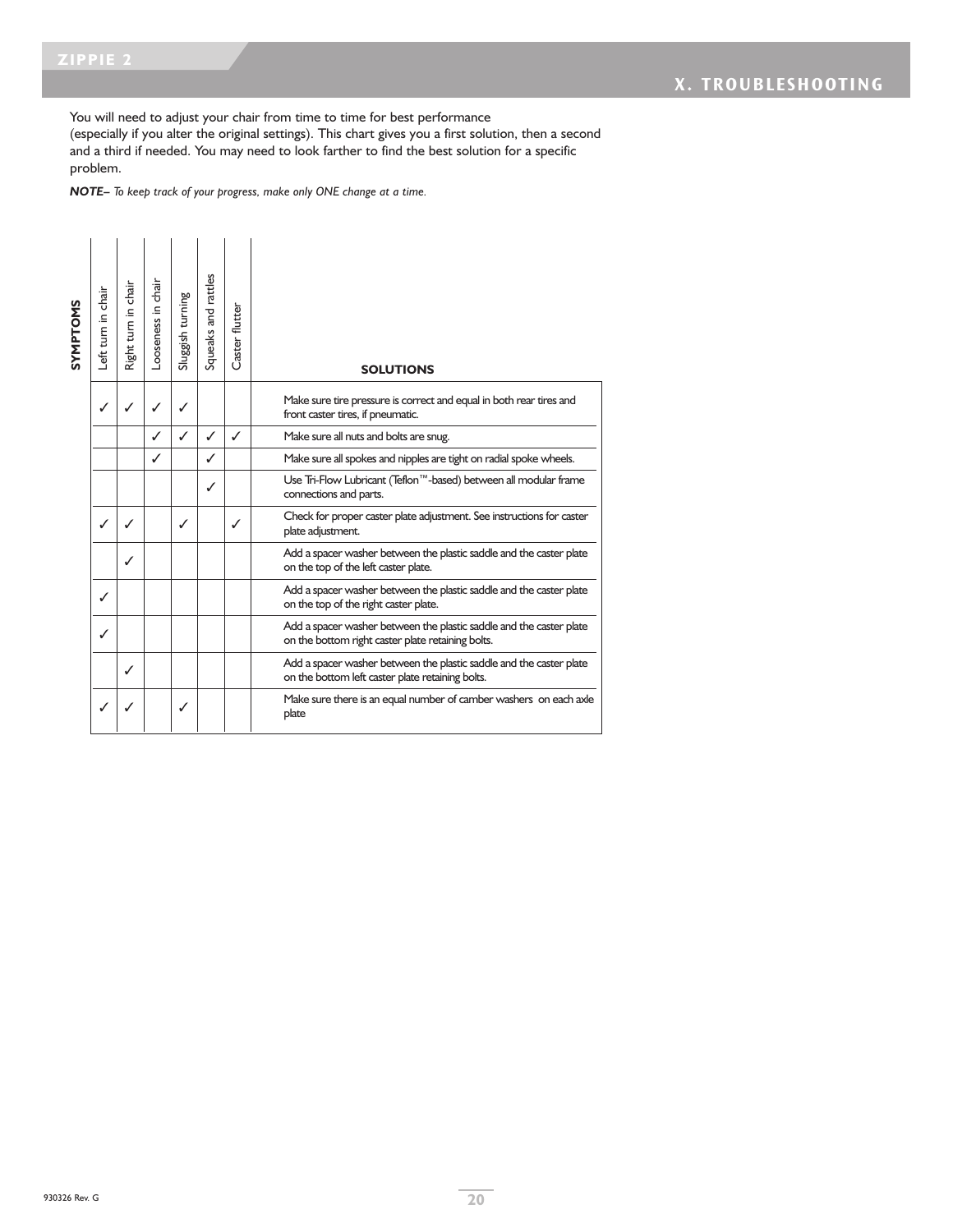#### **A. INTRODUCTION**

- 1. Proper maintenance will improve performance and extend the useful life of your chair.
- 2. Clean your chair regularly. This will help you find loose or worn parts

and make your chair easier to use.

- 3. Repair or replace loose, worn, bent or damaged parts **before using this chair**.
- 4. To protect your investment, have all major maintenance and repair work done by your authorized supplier.

### **B. MAINTENANCE CHART**

| Weekly         | 3 Months | 6 Months | Annually | CHECK                                |
|----------------|----------|----------|----------|--------------------------------------|
| ✓              |          |          |          | Tire inflation level                 |
| $\overline{1}$ |          |          |          | <b>Wheel locks</b>                   |
|                | ✓        |          |          | All fasteners for wear and tightness |
|                |          |          |          | <b>Armrests</b>                      |
|                |          |          |          | Axle and axle sleeves                |
|                | ✓        |          |          | Quick-release axles                  |
|                |          |          |          | Wheels, tires and spokes             |
|                |          |          |          | Casters                              |
|                |          |          |          | Anti-tip tubes                       |
|                |          |          |          | Frame                                |
|                | ✓        |          |          | Upholstery                           |
|                |          |          |          | Service by authorized supplier       |

#### **C. MAINTENANCE TIPS**

#### **1. Axles & Axle Sleeves:**

Check axles and axle sleeves every six months to make sure they are tight. Loose sleeves will damage the axle plate and will affect performance.

#### **2. Tire Air Pressure:**

Check air pressure in pneumatic tires at least ONCE A WEEK. The wheel locks will not grip properly if you fail to maintain the air pressure shown on tire sidewall.

### **D. CLEANING**

#### **1. Paint Finish**

- a. Clean the paint finish with mild soap at least once a month.
- b. Protect the paint with a coat of non-abrasive auto wax every three months.

#### **2. Axles and Moving Parts**

- a. Clean around axles and moving parts WEEKLY with a slightly damp (not wet) cloth.
- b. Wipe off or blow away any fluff, dust, or dirt on axles or moving parts.

*NOTE– You do not need to grease or oil the chair.*

#### **3. Upholstery**

- a. Hand-wash (machine washing may damage fabric).
- b. Drip-dry only. DO NOT machine dry as heat will damage fabric.

#### **E. STORAGE TIPS**

1. Store your chair in a clean, dry area. If you fail to do so, parts may rust or corrode.

2. Before using your chair, make sure it is in proper working order. Inspect and service all items on the "Maintenance

Chart." 3. If stored for more than three months, have your chair inspected by an authorized supplier before use.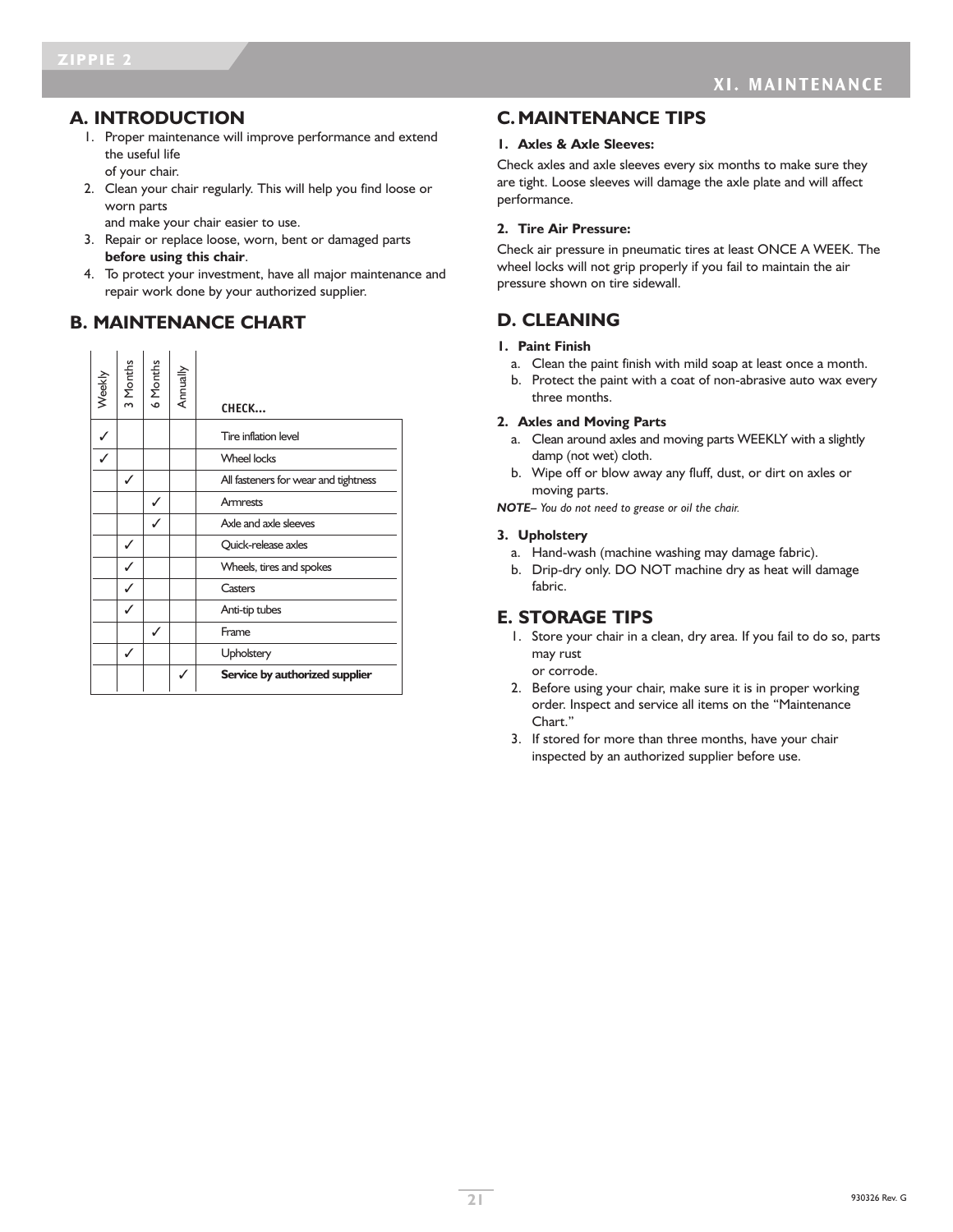#### **A.FOR LIFETIME**

Sunrise warrants the frame and cross brace if applicable of this wheelchair against defects in materials and workmanship for the life of the original purchaser.

The expected life of this frame is five years.

### **B. FOR ONE (1) YEAR**

We warrant all Sunrise-made parts and components of this wheelchair against defects in materials and workmanship for one year from the date of first consumer purchase.

#### **C. LIMITATIONS**

- 1. We do not warrant:
	- a. Tires and tubes, upholstery, pads and push-handle grips.
	- b. Damage from neglect, accident, misuse, or from improper installation or repair.
	- c. Products modified without Sunrise Medical's express written consent.
	- d. Damage from exceeding the weight limit.
- 2. This warranty is VOID if the original chair serial number tag is removed or altered.
- 3. This warranty applies in the USA only. Check with your supplier to find out if international warranties apply.
- 4. This warranty is not transferable and only applies to the first consumer purchase of this wheelchair through an authorized Sunrise Medical dealer.

#### **D.WHAT WE WILL DO**

Our sole liability is to repair or replace covered parts. This is the exclusive remedy for consequential damages.

#### **E. WHAT YOU MUST DO**

- 1. Obtain from us, while this warranty is in effect, prior approval for return or repair of covered parts.
- 2. Return the wheelchair or part(s), freight pre-paid, to Sunrise Mobility Products Division at: 2842 Business Park Avenue, Fresno, CA 93727-1328.
- 3. Pay the cost of labor to repair, remove or install parts.

### **F. NOTICE TO CONSUMER**

- 1. If allowed by law, this warranty is in place of any other warranty (written or oral, express or implied, including a warranty of merchantability, or fitness for a particular purpose).
- 2. This warranty gives you certain legal rights. You may also have other rights that vary from state to state.

Record your serial number here for future reference:

\_\_\_\_\_\_\_\_\_\_\_\_\_\_\_\_\_\_\_\_\_\_\_\_\_\_\_\_\_\_\_\_\_\_\_\_\_\_\_\_\_\_\_\_